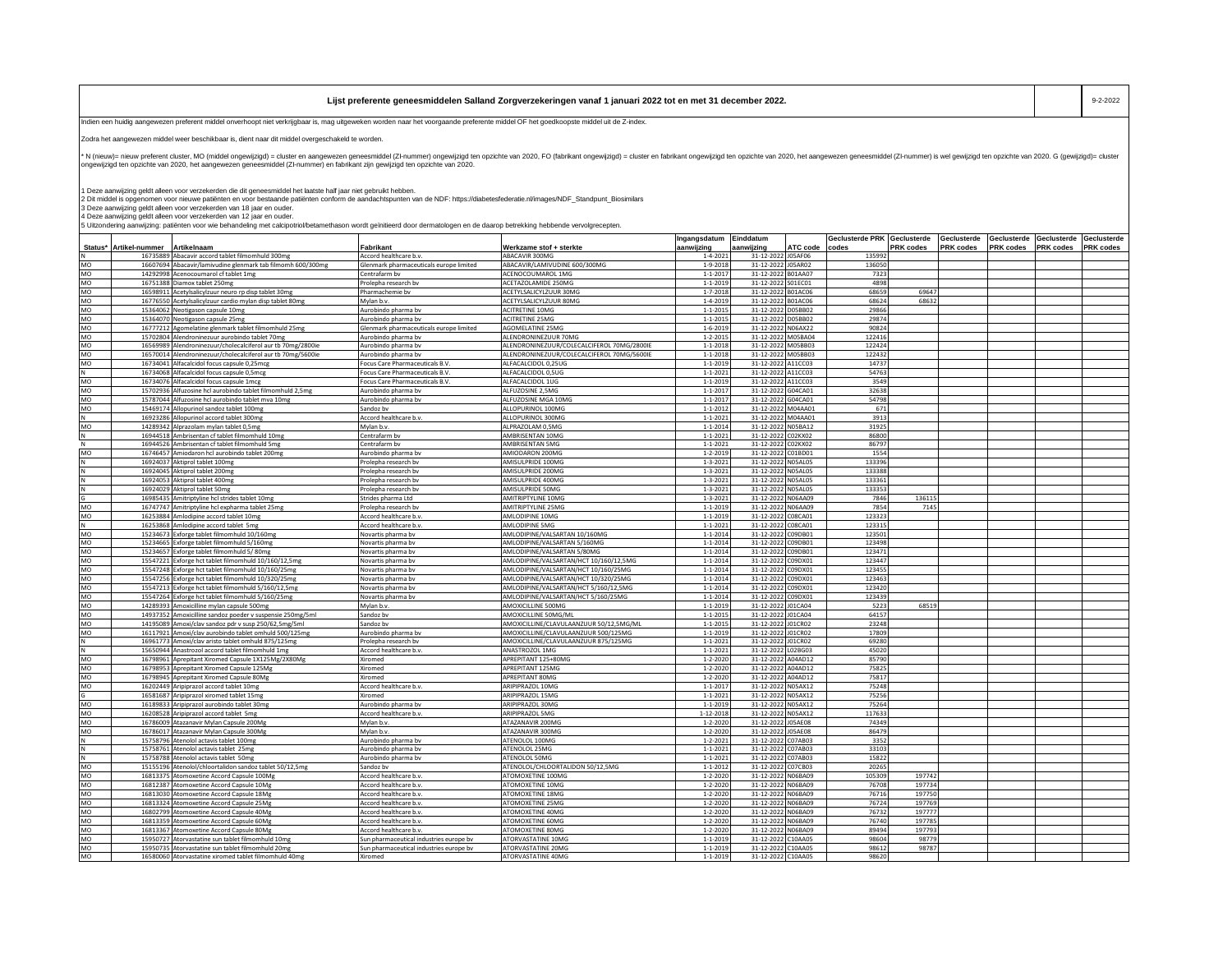| MO              | 16315413 Atorvastatine sun tablet filmomhuld 80mg                                                | Sun pharmaceutical industries europe bv               | <b>ATORVASTATINE 80MG</b>                              | $1 - 1 - 201$                    | 31-12-2022 C10AA05                       | 98639           |        |        |        |  |
|-----------------|--------------------------------------------------------------------------------------------------|-------------------------------------------------------|--------------------------------------------------------|----------------------------------|------------------------------------------|-----------------|--------|--------|--------|--|
| MO              | 16654471 Atovaquon glenmark suspensie 150mg/ml                                                   | Glenmark pharmaceuticals europe limited               | ATOVAQUON 150MG/ML                                     | $1 - 1 - 2019$                   | 31-12-2022 P01AX06                       | 47147           |        |        |        |  |
| N               | 15864138 Atovaquon/proguanil mylan tablet filmomh 250/100mg                                      | Mylan h.v.                                            | ATOVAQUON/PROGUANIL 250/100MG                          | $1 - 1 - 2021$                   | 31-12-2022 P01BB51                       | 54771           |        |        |        |  |
| $\,$ N          | 14325322 Azathioprine mylan tablet 25mg                                                          | Mylan b.v.                                            | <b>AZATHIOPRINE 25MG</b>                               | $1 - 1 - 2021$                   | 31-12-2022 L04AX01                       | 26840           |        |        |        |  |
|                 |                                                                                                  |                                                       |                                                        |                                  |                                          | 5681            |        |        |        |  |
| MO              | 14325330 Azathioprine mylan tablet 50mg                                                          | Mylan b.v.                                            | <b>AZATHIOPRINE 50MG</b>                               | $1 - 7 - 2019$                   | 31-12-2022 L04AX01                       |                 |        |        |        |  |
| MO              | 15218813 Azitromycine sandoz tablet omhuld 250mg                                                 | Sandoz bv                                             | AZITROMYCINE 250MG                                     | $1 - 7 - 201$                    | 31-12-2022 J01FA10                       | 114995          |        |        |        |  |
| MO              | 15141152 Azitromycine sandoz poeder v suspensie 200mg/5ml                                        | Sandoz by                                             | AZITROMYCINE 40MG/MI                                   | $1 - 1 - 2019$                   | 31-12-2022 J01FA10                       | 115010          |        |        |        |  |
| N               | 16628578 Azitromycine aurobindo tablet omhuld 500mg                                              | Aurobindo pharma bv                                   | AZITROMYCINE 500MG                                     | $1 - 1 - 2021$                   | 31-12-2022 J01FA10                       | 115002          |        |        |        |  |
| MO              | 14278359 Baclofen mylan tablet 10mg                                                              | Mylan b.v.                                            | <b>BACLOFEN 10MG</b>                                   | $1 - 11 - 2015$                  | 31-12-2022 M03BX01                       | 2607            |        |        |        |  |
| <b>MO</b>       |                                                                                                  | Sandoz by                                             | BECLOMETASON 50UG/DO 200DO neusspray                   | $1 - 1 - 2013$                   | 31-12-2022 R01AD01                       | 21865           |        |        |        |  |
|                 | 14320029 Beclometason nevel sandoz neussp 50mcg/do fl 200do                                      |                                                       |                                                        |                                  |                                          |                 |        |        |        |  |
| MO              | 16253841 Betahistine 2hcl accord tablet 16mg                                                     | Accord healthcare b.v                                 | <b>BETAHISTINE 16MG</b>                                | $1 - 1 - 2019$                   | 31-12-2022 NO7CA01                       | 2741            |        |        |        |  |
| MO              | 16253833 Betahistine 2hcl accord tablet 8mg                                                      | Accord healthcare b.v                                 | <b>BETAHISTINE 8MG</b>                                 | $1 - 1 - 201$                    | 31-12-2022 N07CA01                       | 1309            |        |        |        |  |
|                 | 12106216 Betnelan zalf 1mg/g                                                                     | Glaxosmithkline b.v.                                  | <b>BETAMETHASON 1MG/G</b>                              | $1 - 10 - 2021$                  | 31-12-2022 D07AC01                       | 4103            |        |        |        |  |
| FO              | 16990374 Betamethason xiromed opl voor cutaan gebr 1mg/ml                                        | Xiromed                                               |                                                        | $1 - 4 - 2021$                   | 31-12-2022 D07AC01                       | 1465            | 45284  | 199079 |        |  |
| FO              | 16975693 Betamethason xiromed opl voor cutaan gebr 1mg/ml                                        | Xiromed                                               | <b>TAMETHASON 1MG/M</b>                                | $1 - 9 - 2021$                   | 31-12-2022 D07AC01                       | 1465            | 45284  | 199079 |        |  |
| MO              | 16231392 Calcipotriol/betamethason sdz zalf 50mcg/0,5mg/g 5)                                     | Sandoz bv                                             | <b>TAMETHASON/CALCIPOTRIOL 0.5MG/50UG/G 5</b>          | $1 - 1 - 2019$                   | 31-12-2022 D05AX52                       | 69167           | 133329 |        |        |  |
|                 |                                                                                                  |                                                       |                                                        |                                  |                                          |                 |        |        |        |  |
| MO              | 16231406 Calcipotriol/betamethason sdz zalf 50mcg/0,5mg/g 5)                                     | Sandoz by                                             | ETAMETHASON/CALCIPOTRIOL 0.5MG/50UG/G 5)               | $1 - 1 - 2019$                   | 31-12-2022 D05AX52                       | 69167           | 133329 |        |        |  |
| MO              | 16164474 Bicalutamide aurobindo tablet filmomhuld 150mg                                          | Aurobindo pharma bv                                   | BICALUTAMIDE 150MG                                     | $1 - 1 - 201$                    | 31-12-2022 L02BB03                       | 86614           |        |        |        |  |
| MO              | 15474828 Bicalutamide accord tablet filmomhuld 50mg                                              | Accord healthcare b.v                                 | <b>BICALUTAMIDE 50MG</b>                               | $1 - 1 - 2014$                   | 31-12-2022 L02BB03                       | 42005           |        |        |        |  |
| N               | 16884000 Bimatoprost mylan oogdruppels 0,1mg/ml flacon 3ml                                       | Mylan b.v.                                            | BIMATOPROST 0,1MG/ML                                   | $1 - 7 - 2021$                   | 31-12-2022 SO1EE03                       | 92681           | 210447 |        |        |  |
|                 | 16932420 Bisoprololfumaraat 1A Pharma tablet 1.25mg                                              | 1A Pharma                                             | BISOPROLOL 1,25MG                                      | $1 - 1 - 2021$                   | 31-12-2022 C07AB07                       | 96946           |        |        |        |  |
| N               | 15816893 Bisoprololfumaraat aurobindo tablet filmomh 10mg                                        | Aurobindo pharma bv                                   | BISOPROLOL 10MG                                        | $1 - 1 - 2021$                   | 31-12-2022 C07AB07                       | 25542           |        |        |        |  |
| MO              | 16288327 Bisoprololfumaraat deco aurob tabl filmomh 2,5mg                                        | Aurobindo pharma bv                                   | BISOPROLOL 2,5MG                                       | $1 - 1 - 201$                    | 31-12-2022 C07AB07                       | 71323           |        |        |        |  |
| <b>MO</b>       |                                                                                                  | Aurobindo pharma by                                   | <b>BISOPROLOL 5MG</b>                                  |                                  | 31-12-2022 C07AB07                       | 25534           |        |        |        |  |
|                 | 16746465 Bisoprololfumaraat aurobindo tablet filmomh 5mg                                         |                                                       |                                                        | $1 - 2 - 2019$                   |                                          |                 |        |        |        |  |
| MO              | 16744411 Bosentan accord tablet filmomhuld 125mg                                                 | Accord healthcare b.v                                 | BOSENTAN 125MG                                         | $1 - 1 - 2019$                   | 31-12-2022 C02KX01                       | 67377           |        |        |        |  |
| MO              | 16744403 Bosentan accord tablet filmomhuld 62,5mg                                                | Accord healthcare b.v                                 | BOSENTAN 62,5MG                                        | $1 - 1 - 2019$                   | 31-12-2022 C02KX01                       | 67369           |        |        |        |  |
| MO              | 15402215 Brimonidinetartraat mylan oogdr 2mg/ml fl 5ml                                           | Mylan b.v.                                            | BRIMONIDINE 2MG/ML FL 5ML                              | 1-9-2019                         | 31-12-2022 SO1EA05                       | 50237           |        |        |        |  |
| MO              | 16118391 Brinzolamide Sandoz oogdruppels 10MG/ML Flacon 5ML                                      | Sandoz bv                                             | BRINZOLAMIDE 10MG/ML 5ML                               | $1 - 2 - 2019$                   | 31-12-2022 S01EC04                       | 72877           | 212261 |        |        |  |
| N               | 16241622 Bufoler easyhaler inhpdr 160/4,5mcg 120do 1)                                            | Orion pharma bvba                                     | BUDESO/FORMO 160/4,5UG/DO(=160/4,5UG)120D 1)           | $1 - 1 - 2021$                   | 31-12-2022 R03AK07                       | 66451           | 86223  | 124176 | 131164 |  |
| N               | 16241665 Bufoler easyhaler inhpdr 320/9mcg 60do 1)                                               | Orion pharma bvba                                     | BUDESO/FORMO 320/9UG/DO (=320/9UG) 60DO 1)             | $1 - 1 - 2021$                   | 31-12-2022 R03AK07                       | 70335           | 124184 | 131172 |        |  |
|                 |                                                                                                  |                                                       |                                                        |                                  | 31-12-2022 R03BA02                       | 34452           |        |        |        |  |
| N               | 15824373 Budesonide sandoz vernevelsusp 0,25mg/ml amp 2ml                                        | Sandoz by                                             | BUDESONIDE 0.25MG/ML 2ML                               | $1 - 1 - 2021$                   |                                          |                 |        |        |        |  |
| FO              | 17023513 Budesonide aurobin nevel neusspray 100mcg/do 200do                                      | Aurobindo pharma by                                   | BUDESONIDE 100UG/DO                                    | $1 - 7 - 2021$                   | 31-12-2022 R01AD05                       | 32727           |        |        |        |  |
| MO              | 15731359 Budesonide focus nevel neusspray 50mcg/do 200do                                         | Focus Care Pharmaceuticals B.V.                       | BUDESONIDE 50UG/DO                                     | $1 - 9 - 2021$                   | 31-12-2022 R01AD05                       | 24554           |        |        |        |  |
| N               | 16058054 Bumetanide sandoz tablet 1mg                                                            | Sandoz by                                             | <b>BUMETANIDE 1MG</b>                                  | $1 - 1 - 2021$                   | 31-12-2022 C03CA02                       | 4219            |        |        |        |  |
| G               | 14317788 Bumetanide sandoz tablet 2mg                                                            | Sandoz bv                                             | <b>BUMETANIDE 2MG</b>                                  | $1 - 1 - 2021$                   | 31-12-2022 C03CA02                       | 43508           |        |        |        |  |
| MO              | 16521021 Buprenorfine glenmark pleister transderm 10mcg/uur                                      | Glenmark pharmaceuticals europe limited               | <b>BUPRENOREINE 10UG/UUR</b>                           | $1 - 7 - 201$                    | 31-12-2022 NO2AE01                       | 89419           |        |        |        |  |
|                 |                                                                                                  |                                                       | <b>BUPRENORFINE 20UG/UUR</b>                           | $1 - 7 - 201$                    |                                          | 89435           |        |        |        |  |
| MO              | 16521048 Buprenorfine glenmark pleister transderm 20mcg/uur                                      | Glenmark pharmaceuticals europe limited               |                                                        |                                  | 31-12-2022 NO2AE01                       |                 |        |        |        |  |
| MO              | 15840263 Buprenorfine sun pleister transderm 35mcg/uur                                           | Sun pharmaceutical industries europe bv               | <b>BUPRENORFINE 35UG/UUR</b>                           | $1 - 1 - 2013$                   | 31-12-2022 NO2AE01                       | 76643           |        |        |        |  |
| MO              | 15840271 Buprenorfine sun pleist transderm 52,5mcg/uur                                           | Sun pharmaceutical industries europe bv               | BUPRENORFINE 52,5UG/UUR                                | $1 - 1 - 201$                    | 31-12-2022 NO2AE01                       | 76651           |        |        |        |  |
| MO              | 16521013 Buprenorfine glenmark pleister transderm 5mcg/uur                                       | Glenmark pharmaceuticals europe limited               | <b>BUPRENORFINE 5UG/UUR</b>                            | $1 - 7 - 201$                    | 31-12-2022 NO2AE01                       | 89400           |        |        |        |  |
| MO              | 15840298 Buprenorfine sun pleister transderm 70mcg/uur                                           | Sun pharmaceutical industries europe bv               | BUPRENORFINE 70UG/UUR                                  | $1 - 1 - 2017$                   | 31-12-2022 N02AE01                       | 76678           |        |        |        |  |
| MO              | 15649857 Suboxone tablet sublinguaal 2mg/0,5mg                                                   | Indivior nederland b.v.                               | BUPRENORFINE/NALOXON 2/0,5MG                           | $1 - 11 - 2018$                  | 31-12-2022 N07BC51                       | 8215            |        |        |        |  |
| <b>MO</b>       | 15649865 Suboxone tablet sublinguaal 8mg/2mg                                                     | Indivior nederland b.v.                               | <b>BUPRENOREINE/NALOXON 8/2MG</b>                      | 1-11-2018                        | 31-12-2022 N07BC51                       | 82163           |        |        |        |  |
|                 | 16382250 Bupropion hcl sandoz retard tablet mga 150mg                                            | Sandoz by                                             | <b>BUPROPION MGA 150MG</b>                             | $1 - 10 - 2019$                  | 31-12-2022 N06AX12                       | 82880           |        |        |        |  |
| MO              |                                                                                                  |                                                       |                                                        |                                  |                                          |                 |        |        |        |  |
| MO              | 15231232 Wellbutrin xr tablet mga 300mg                                                          | Glaxosmithkline b.v.                                  | BUPROPION MGA 300MG                                    | 1-12-2021                        | 31-12-2022 N06AX12                       | 82899           |        |        |        |  |
| MO              | 13870610 Dostinex tablet 0,5mg                                                                   | Pfizer bv                                             |                                                        | $1 - 7 - 201$                    | 31-12-2022 G02CB03                       | 37206           |        |        |        |  |
| MO              | 13988352 Dostinex tablet 0,5mg                                                                   | Pfizer bv                                             |                                                        | $1 - 7 - 2017$                   | 31-12-2022 G02CB03                       | 37206           |        |        |        |  |
| MO              | 16674545 Tacal d3 kauwtablet 500mg/400ie munt                                                    | Cheplapharm Arzneimittel GmbH (Takeda)                | CALCIUM MET VIT D EN/OF ANDERE MID 1,25G/440IE         | $1 - 1 - 2019$                   | 31-12-2022 A12AX                         | 58807           | 54186  | 119687 |        |  |
| MO              | 16307852 Tacal d3 kauwtablet 500mg/800ie sinaasappel                                             | Cheplapharm Arzneimittel GmbH (Takeda)                | CALCIUM MET VIT D EN/OF ANDERE MID 1,25G/800IE         | $1 - 1 - 201$                    | 31-12-2022 A12AX                         | 94145           | 99074  | 127655 |        |  |
| MO              |                                                                                                  | Will-pharma by                                        | CALCIUM MET VIT D EN/OF ANDERE MID 2.5G/880IE          | $1 - 1 - 2016$                   | 31-12-2022 A12AX                         | 103985          | 54194  | 88463  |        |  |
|                 | 15858804 Calci-boned3 orange kauwtablet 1000mg/880ie                                             |                                                       |                                                        |                                  |                                          |                 |        |        |        |  |
|                 |                                                                                                  |                                                       |                                                        |                                  |                                          |                 |        |        |        |  |
| MO              | 16591682 Candesartan cilexetil focus care tablet 16mg                                            | Focus Care Pharmaceuticals B.V.                       | CANDESARTAN 16MG                                       | $1 - 4 - 2018$                   | 31-12-2022 C09CA06                       | 48410           |        |        |        |  |
| MO              | 16591690 Candesartan cilexetil focus care tablet 32mg                                            | Focus Care Pharmaceuticals B.V                        | ANDESARTAN 32MG                                        | $1 - 4 - 2018$                   | 31-12-2022 C09CA06                       | 76376           |        |        |        |  |
| $\mathsf N$     | 16307682 Candesartan cilexetil auro tablet 4mg                                                   | Aurobindo pharma bv                                   | CANDESARTAN 4MG                                        | $1 - 1 - 2021$                   | 31-12-2022 C09CA06                       | 48399           |        |        |        |  |
| MO              | 16591674 Candesartan cilexetil focus care tablet 8mg                                             | Focus Care Pharmaceuticals B.V.                       | CANDESARTAN 8MG                                        | $1 - 4 - 2018$                   | 31-12-2022 C09CA06                       | 48402           |        |        |        |  |
| N               | 16307984 Candesartan cilexetil/hct aurobindo tabl 16/12.5mg                                      | Aurobindo pharma by                                   |                                                        | $1 - 1 - 2021$                   | 31-12-2022 C09DA06                       | 56170           |        |        |        |  |
|                 |                                                                                                  |                                                       | CANDESARTAN/HYDROCHLOORTHIAZIDE 16/12,5MG              |                                  |                                          |                 |        |        |        |  |
| $\mathsf N$     | 17007178 Candesartan/HCTZ krka 8 mg/12,5 mg                                                      | Krka Belgium N.V.                                     | CANDESARTAN/HYDROCHLOORTHIAZIDE 8/12,5MG               | $1 - 5 - 202$                    | 31-12-2022 C09CA06                       | 101885          |        |        |        |  |
| MO              | 14345013 Carbamazepine sandoz retard tablet mga 200mg 1)                                         | Sandoz by                                             | CARBAMAZEPINE MGA 200MG 1)                             | $1 - 1 - 2019$                   | 31-12-2022 N03AF01                       | 25976           |        |        |        |  |
| MO              | 14345021 Carbamazepine sandoz retard tablet mga 400mg 1)                                         | Sandoz bv                                             | CARBAMAZEPINE MGA 400MG 1)                             | $1 - 4 - 2018$                   | 31-12-2022 N03AF01                       | 25984           |        |        |        |  |
| MO              | 14168731 Carbasalaatcalcium cardio mylan sachet 100mg                                            | Mylan b.v.                                            | CARBASALAATCALCIUM 100MG                               | $1 - 1 - 2019$                   | 31-12-2022 B01AC08                       | 13072           | 52191  |        |        |  |
| MO              | 15204111 Carbaglu dispergeerbaar tablet 200mg                                                    | Recordati                                             | <b>ARGI UMINEZULIR 200</b>                             | $1 - 12 - 2017$                  | 31-12-2022 A16AA05                       | 81205           |        |        |        |  |
| MO              | 15204138 Carbaglu dispergeerbaar tablet 200mg                                                    | Recordati                                             | <b>ARGLUMINEZUUR 200MG</b>                             | $1 - 12 - 201$                   | 31-12-2022 A16AA05                       | 81205           |        |        |        |  |
| N               |                                                                                                  | Sandoz by                                             | CARVEDILOL 12.5MG                                      | $1 - 1 - 2021$                   |                                          | 74241           |        |        |        |  |
|                 | 15213854 Carvedilol sandoz tablet 12,5mg                                                         |                                                       |                                                        |                                  | 31-12-2022 C07AG02                       |                 |        |        |        |  |
|                 | 15155773 Carvedilol sandoz tablet 25mg                                                           | Sandoz bv                                             | CARVEDILOL 25MG                                        | $1 - 1 - 2021$                   | 31-12-2022 C07AG02                       | 41009           |        |        |        |  |
| MO              | 15213862 Carvedilol sandoz tablet 50mg                                                           | Sandoz by                                             | CARVEDILOL 50MG                                        | $1 - 1 - 201$                    | 31-12-2022 C07AG02                       | 81817           |        |        |        |  |
| MO              | 15155765 Carvedilol sandoz tablet 6,25mg                                                         | Sandoz bv                                             | CARVEDILOL 6,25MG                                      | $1 - 1 - 2019$                   | 31-12-2022 C07AG02                       | 47864           |        |        |        |  |
| MO              | 16055802 Celecoxib cf capsule 100mg                                                              | Centrafarm bv                                         | CELECOXIB 100MG                                        | $1 - 8 - 2015$                   | 31-12-2022 M01AH01                       | 58998           |        |        |        |  |
| MO              | 16055810 Celecoxib cf capsule 200mg                                                              | Centrafarm by                                         | CELECOXIB 200MG                                        | $1 - 8 - 2015$                   | 31-12-2022 M01AH01                       | 59005           |        |        |        |  |
| $\,$ N          | 16409515 Cetirizine dihcl sanias tablet filmomhuld 10mg                                          | Aurobindo pharma bv                                   | CETIRIZINE 10MG                                        | $1 - 1 - 2021$                   | 31-12-2022 R06AE07                       | 26298           |        |        |        |  |
| N               | 14217937 Chloortalidon apotex tablet 25mg                                                        | Apotex nederland by                                   | CHLOORTALIDON 25MG                                     | $1 - 5 - 2021$                   | 31-12-2022 C03BA04                       | 15962           |        |        |        |  |
|                 |                                                                                                  |                                                       |                                                        |                                  |                                          |                 |        |        |        |  |
| MO              | 16544579 Cinacalcet accord tablet filmomhuld 30mg                                                | Accord healthcare b.v                                 | <b>INACALCET 30M</b>                                   | $1 - 6 - 2019$                   | 31-12-2022 H05BX01                       | 77100           |        |        |        |  |
| <b>MO</b>       | 16921801 Cinacalcet accordpharma tablet filmomhuld 30me                                          | Accord healthcare b.v                                 |                                                        | $1 - 7 - 2020$                   | 31-12-2022 H05BX01                       | 77100           |        |        |        |  |
| MO              | 16544668 Cinacalcet accord tablet filmomhuld 60mg                                                | Accord healthcare b.v.                                | <b>INACALCET 60MC</b>                                  | $1 - 6 - 2019$                   | 31-12-2022 H05BX01                       | 77119           |        |        |        |  |
| MO              | 16921828 Cinacalcet accordpharma tablet filmomhuld 60mg                                          | Accord healthcare b.v                                 |                                                        | $1 - 7 - 2020$                   | 31-12-2022 H05BX01                       | 77119           |        |        |        |  |
| MO              | 16544676 Cinacalcet accord tablet filmomhuld 90mg                                                | Accord healthcare b.v                                 | <b>INACALCET 90MG</b>                                  | $1 - 6 - 2019$                   | 31-12-2022 H05BX01                       | 77127           |        |        |        |  |
| MO              | 16921836 Cinacalcet accordpharma tablet filmomhuld 90mg                                          | Accord healthcare b.v                                 | <b>INACALCET 90MG</b>                                  | $1 - 7 - 2020$                   | 31-12-2022 H05BX01                       | 77127           |        |        |        |  |
| MO              | 16673220 Ciprofloxacine aurobindo tablet 500mg                                                   | Aurobindo pharma bv                                   | CIPROFLOXACINE 500MG                                   | $1 - 1 - 2019$                   |                                          | 138932          |        |        |        |  |
|                 |                                                                                                  |                                                       | CITALOPRAM 10MG                                        |                                  | 31-12-2022 J01MA02                       |                 |        |        |        |  |
| MO              | 15416143 Citalopram cf tablet omhuld 10mg                                                        | Centrafarm bv                                         |                                                        | $1 - 1 - 2019$                   | 31-12-2022 N06AB04                       | 61077           |        |        |        |  |
| N               | 14881497 Citalopram mylan tablet omhuld 20mg                                                     | Mylan b.v.                                            | CITALOPRAM 20MG                                        | $1 - 8 - 2021$                   | 31-12-2022 N06AB04                       | 44083           |        |        |        |  |
| MO              | 15206696 Citalopram sandoz tablet omhuld 30mg                                                    | Sandoz bv                                             | CITALOPRAM 30MG                                        | $1 - 1 - 201$                    | 31-12-2022 N06AB04                       | 80012           |        |        |        |  |
| MO              | 15155757 Citalopram sandoz tablet omhuld 40mg                                                    | Sandoz by                                             | CITALOPRAM 40MG                                        | $1 - 1 - 201$                    | 31-12-2022 N06AB04                       | 44091           |        |        |        |  |
| MO              | 16329724 Claritromycine sun tablet 500mg                                                         | Sun pharmaceutical industries europe bv               | <b>CLARITROMYCINE 500MG</b>                            | $1 - 5 - 201$                    | 31-12-2022 J01FA09                       | 39977           |        |        |        |  |
|                 | 14164191 Klacid sr tablet mga 500mg                                                              | Mylan b.v                                             | CLARITROMYCINE MGA 500MG                               | $1 - 1 - 202$                    | 31-12-2022 J01FA09                       | 49425           |        |        |        |  |
| MO              | 15189627 Clindamycine sandoz capsule 300mg                                                       | Sandoz by                                             | CLINDAMYCINE 300MG                                     | $1 - 1 - 2019$                   | 31-12-2022 J01FF01                       | 30430           |        |        |        |  |
|                 |                                                                                                  |                                                       |                                                        |                                  |                                          |                 |        |        |        |  |
| MO              | 16769082 Eczoria creme 0,5mg/g                                                                   | Xiromed                                               | CLOBETASOL 0.5MG/G                                     | $1 - 3 - 2019$                   | 31-12-2022 D07AD01                       | 62782           |        |        |        |  |
| MO              | 14877813 Clomipramine hcl mylan retard tablet mga 75mg                                           | Mylan b.v.                                            | OMIPRAMINE MGA 75.                                     | $1 - 5 - 2019$                   | 31-12-2022 N06AA04                       | 18325           |        |        |        |  |
| <b>MO</b><br>MO | 15855775 Clomipramine hcl mylan retard tablet mga 75mg<br>16188527 Grepid tablet filmomhuld 75mg | Mylan h.y.<br>Glenmark pharmaceuticals europe limited | <b>I OMIPRAMINE MGA 75M</b><br><b>CLOPIDOGREL 75MG</b> | $1 - 1 - 2017$<br>$1 - 3 - 2016$ | 31-12-2022 NO6AA04<br>31-12-2022 B01AC04 | 18325<br>124559 |        |        |        |  |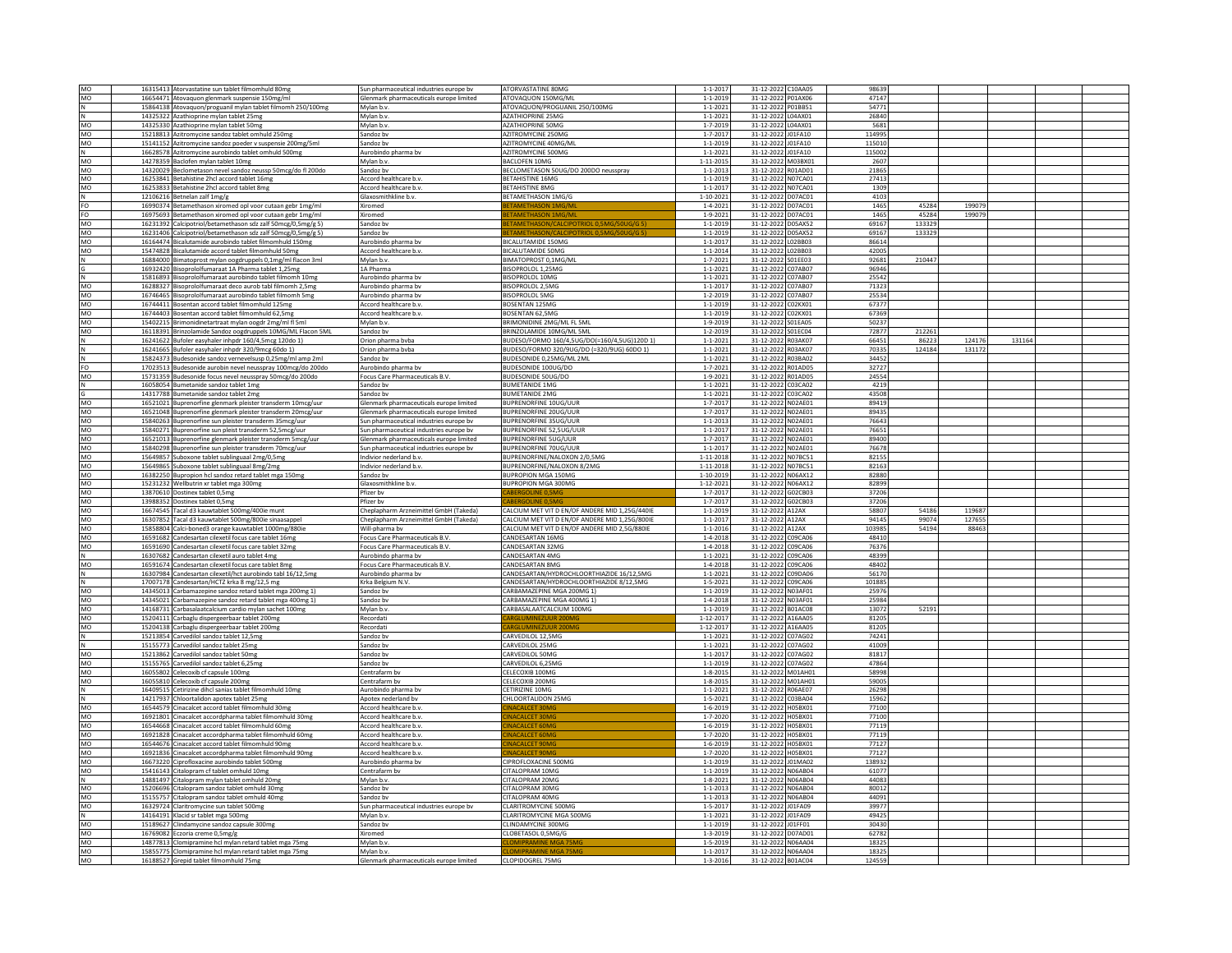|              | 16666704 Clozapine accord tablet 100mg                                               | Accord healthcare b.v                                  | CLOZAPINE 100MG                                                               | $1 - 1 - 2019$                   | 31-12-2022 N05AH02                          | 25437          |        |        |  |  |
|--------------|--------------------------------------------------------------------------------------|--------------------------------------------------------|-------------------------------------------------------------------------------|----------------------------------|---------------------------------------------|----------------|--------|--------|--|--|
| MO           |                                                                                      | Centrafarm by                                          | CLOZAPINE 200MG                                                               | $1 - 1 - 2019$                   | 31-12-2022 N05AH02                          | 85014          |        |        |  |  |
| MO           | 16333497 Clozapine cf tablet 200mg                                                   |                                                        | CLOZAPINE 25MG                                                                |                                  | 31-12-2022 N05AH02                          | 25429          |        |        |  |  |
| N            | 16666682 Clozapine accord tablet 25mg                                                | Accord healthcare b.v                                  |                                                                               | $1 - 1 - 2021$                   |                                             |                |        |        |  |  |
| MO           | 16799658 Codeinefosfaat expharma tablet 10mg                                         | Prolepha research by                                   | CODEINE 10MG                                                                  | $1 - 7 - 2019$                   | 31-12-2022 R05DA04                          | 42773          |        |        |  |  |
| MO           | 16799666 Codeinefosfaat expharma tablet 15mg                                         | Prolepha research by                                   | CODEINE 15MG                                                                  | 1-10-2019                        | 31-12-2022 R05DA04                          | 42781          |        |        |  |  |
| MO           | 16799674 Codeinefosfaat expharma tablet 20mg                                         | Prolepha research bv                                   | CODEINE 20MG                                                                  | $1 - 7 - 2019$                   | 31-12-2022 R05DA04                          | 42803          |        |        |  |  |
| MO           | 15419886 Colchicine aurobindo tablet 0,5mg                                           | Aurobindo pharma bv                                    | COLCHICINE 0,5MG                                                              | $1 - 1 - 2019$                   | 31-12-2022<br>M04AC01                       | 48828          |        |        |  |  |
| MO           | 17003911 Cholecalciferol 25000ie focus care capsule                                  | Focus Care Pharmaceuticals B.V.                        | COLECALCIFEROL 25,000IF                                                       | $1 - 6 - 2021$                   | 31-12-2022 A11CC05                          | 140244         | 206636 | 126780 |  |  |
| N            | 16969766 Vitamine D will capsule 50000ie                                             | Will-pharma bv                                         | COLECALCIFEROL 50.000IE                                                       | $1 - 4 - 2021$                   | 31-12-2022 A11CC05                          | 140252         |        |        |  |  |
| MO           | 16779827 Darunavir xiromed tablet filmomhuld 600mg                                   | Xiromed                                                | <b>DARUNAVIR 600MG</b>                                                        | $1 - 6 - 2019$                   | 31-12-2022 J05AE10                          | 167371         |        |        |  |  |
| MO           | 16779851 Darunavir xiromed tablet filmomhuld 800mg                                   | Xiromed                                                | DARUNAVIR 800MG                                                               | $1 - 6 - 2019$                   | 31-12-2022<br>J05AE10                       | 167398         |        |        |  |  |
|              | 16961781 Desloratadine double-e tablet filmomhuld 5mg                                | Prolepha research bv                                   | <b>DESLORATADINE 5MG</b>                                                      | $1 - 2 - 2021$                   | 31-12-2022<br>R06AX27                       | 59021          | 85502  |        |  |  |
| MO           | 15753409 Desmopressine acetaat mylan tablet 0,2mg                                    | Mylan b.y                                              | DESMOPRESSINE 0.2MG                                                           | $1 - 1 - 2017$                   | 31-12-2022 H01BA02                          | 27642          |        |        |  |  |
| N            | 15527182 Desmopressine mylan neusspray 10mcg/do flacon 60do                          | Mylan b.v                                              | DESMOPRESSINE 10UG/DO FL 60DO                                                 | $1 - 1 - 2021$                   | 31-12-2022<br>H01BA02                       | 31399          | 90794  |        |  |  |
| N            | 16935802 Zarelle 75 microgram filmomhulde tabletten                                  | Qliniq by                                              | DESOGESTREL 0.075MG                                                           | $1 - 1 - 2021$                   | 31-12-2022 G03AC09                          | 56111          |        |        |  |  |
| G            | 14210592 Diazepam apotex tablet 10mg                                                 | Apotex nederland bv                                    | DIAZEPAM 10MG                                                                 | $1 - 10 - 2021$                  | 31-12-2022 N05BA01                          | 7455           |        |        |  |  |
| G            | 13866699 Diclofenac natrium aurobindo tablet msr 50m                                 | Aurobindo pharma by                                    | DICLOFENAC 50MG                                                               | $1 - 1 - 2021$                   | 31-12-2022<br>M01AB05                       | 8079           |        |        |  |  |
| $\mathsf{N}$ | 14271338 Diclofenac natrium aurobindo ret tablet mga 75mg                            | Aurobindo pharma bv                                    | DICLOFENAC MGA 75MG                                                           | $1 - 1 - 2021$                   | 31-12-2022 M01AB05                          | 34142          |        |        |  |  |
| MO           | 15736253 Diltiazem hcl mylan retard capsule mga 180mg                                | Mylan b.v.                                             | DILTIAZEM MGA 180MG                                                           | $1 - 1 - 2013$                   | 31-12-2022 C08DB01                          | 38148          |        |        |  |  |
| <b>MO</b>    | 15736261 Diltiazem hcl mylan retard capsule mga 200mg                                | Mylan b.y.                                             | DII TIAZEM MGA 200MG                                                          | $1 - 1 - 2013$                   | 31-12-2022 CO8DB01                          | 40444          |        |        |  |  |
| MO           | 15736288 Diltiazem hcl mylan retard capsule mga 240mg                                | Mylan b.v.                                             | DILTIAZEM MGA 240MG                                                           | $1 - 1 - 2012$                   | 31-12-2022 C08DB01                          | 38156          |        |        |  |  |
| MO           | 15736296 Diltiazem hcl mylan retard capsule mga 300mg                                | Mylan b.v.                                             | DILTIAZEM MGA 300MG                                                           | $1 - 1 - 2011$                   | 31-12-2022 C08DB01                          | 40452          |        |        |  |  |
|              |                                                                                      |                                                        |                                                                               |                                  |                                             |                | 119652 |        |  |  |
| MO           | 15538206 Domperidon accord tablet 10mg                                               | Accord healthcare b.v.                                 | DOMPERIDON 10MG                                                               | $1 - 10 - 2019$                  | 31-12-2022 A03FA03                          | 6297           |        |        |  |  |
|              | 15527239 Doxazosine aurobindo retard tablet mya 4mg                                  | Aurobindo pharma by                                    | OXAZOSINE MGA 4MG                                                             | $1 - 1 - 2021$                   | C02CA04<br>31-12-2022                       | 53589          |        |        |  |  |
| MO           | 15732967 Doxazosine mylan retard tablet mva 8mg                                      | Mylan b.v.                                             | DOXAZOSINE MGA 8MG                                                            | $1 - 1 - 2013$                   | 31-12-2022 C02CA04                          | 53597          |        |        |  |  |
| N            | 16972848 Doxycycline dispertablet 100mg                                              | Focus Care Pharmaceuticals B.V.                        | DOXYCYCLINE 100MG                                                             | $1 - 4 - 2021$                   | 31-12-2022 J01AA02                          | 19844          | 68438  |        |  |  |
| MO           | 16189981 Duloxetine pensa capsule msr 30mg                                           | Prolepha research by                                   | DUI OXETINE 30MG                                                              | $1 - 1 - 2016$                   | 31-12-2022 N06AX21                          | 79057          |        |        |  |  |
| MO           | 16190009 Duloxetine pensa capsule msr 60mg                                           | Prolepha research by                                   | DULOXETINE 60MG                                                               | $1 - 1 - 2016$                   | 31-12-2022<br>N06AX21                       | 79065          |        |        |  |  |
| MO           | 16538307 Dutasteride accord capsule 0,5mg                                            | Accord healthcare b.v                                  | DUTASTERIDE 0.5MG                                                             | $1 - 2 - 2018$                   | 31-12-2022 G04CB02                          | 68195          |        |        |  |  |
| N            | 16920511 Dutasteride/tamsulosine hcl capsule 0,5/0,4mg                               | Aurobindo pharma bv                                    | DUTASTERIDE/TAMSULOSINE 0,5/0,4MG                                             | $1 - 10 - 2020$                  | 31-12-2022 G04CA52                          | 93661          |        |        |  |  |
| MO           | 15950646 Efavirenz mylan tablet filmomhuld 600mg                                     | Mylan b.v.                                             | FAVIRENZ 600MG                                                                | $1 - 1 - 2015$                   | 31-12-2022 J05AG03                          | 66834          |        |        |  |  |
| MO           | 16727061 Eletriptan biogaran tablet filmomhuld 40mg                                  | Prolepha research bv                                   | <b>ELETRIPTAN 40MG</b>                                                        | $1 - 10 - 2018$                  | 31-12-2022 N02CC06                          | 60232          |        |        |  |  |
| MO           | 16535294 Emtricitabine/tenofovirdis mylan tab omh 200/245mg                          | Mylan b.v.                                             | EMTRICITABINE/TENOFOVIRDISO 200/245MG                                         | $1 - 10 - 2018$                  | 31-12-2022 J05AR03                          | 146560         |        |        |  |  |
| <b>MO</b>    | 16602196 Efavirenz/emtric/tenof myl tb filmom 600/200/245mg                          | Mylan b.v.                                             | EMTRICITABINE/TENOFOVIRDISOP/EFAVIRENZ 200/245/600N                           | 1-10-2018                        | 31-12-2022 J05AR06                          | 146544         |        |        |  |  |
| MO           | 15369331 Enalapril maleaat sandoz tablet 10mg                                        | Sandoz by                                              | <b>ENALAPRIL 10MG</b>                                                         | $1 - 3 - 2019$                   | 31-12-2022<br>C09AA02                       | 21083          |        |        |  |  |
| N            | 15145212 Enalapril maleaat sandoz tablet 20mg                                        | Sandoz by                                              |                                                                               | $1 - 3 - 2021$                   | 31-12-2022 C09AA02                          | 21075          |        |        |  |  |
| MO           | 15369358 Enalapril maleaat sandoz tablet 20mg                                        | Sandoz bv                                              | <b>NALAPRIL 20M</b>                                                           | $1 - 1 - 2015$                   | 31-12-2022 C09AA02                          | 21075          |        |        |  |  |
| N            | 16829131 Enalapril maleaat aurobindo tablet 5mg                                      | Aurobindo pharma by                                    | <b>ENALAPRIL 5MG</b>                                                          | $1 - 1 - 2021$                   | 31-12-2022<br>C09AA02                       | 23698          |        |        |  |  |
| G            | 14829266 Enalapril/hydrochloorthiazide aur tabl 20/12,5mg                            | Aurobindo pharma bv                                    | ENALAPRIL/HYDROCHLOORTHIAZIDE 20/12,5MG                                       | $1 - 3 - 2022$                   | 31-12-2022 C09BA02                          | 26387          |        |        |  |  |
| MO           | 15950999 Entacapone unichem tablet filmomhuld 200mg                                  | Prolepha research bv                                   | ENTACAPON 200MG                                                               | $1 - 1 - 2019$                   | 31-12-2022 N04BX02                          | 52035          |        |        |  |  |
| <b>MO</b>    | 16550862 Entecavir glenmark tablet filmomhuld 0,5mg                                  | Glenmark pharmaceuticals europe limited                | <b>ENTECAVIR 0.5MG</b>                                                        | $1 - 2 - 2018$                   | 31-12-2022 IOSAE10                          | 81388          |        |        |  |  |
| MO           | 16550870 Entecavir glenmark tablet filmomhuld 1mg                                    | Glenmark pharmaceuticals europe limited                | <b>ENTECAVIR 1MG</b>                                                          | $1 - 2 - 2018$                   | J05AF10<br>31-12-2022                       | 81396          |        |        |  |  |
| MO           |                                                                                      | Mylan b.v.                                             | <b>EPLERENON 25MG</b>                                                         | $1 - 1 - 2019$                   | 31-12-2022 C03DA04                          | 73431          |        |        |  |  |
|              | 14931567 Inspra tablet 25mg                                                          |                                                        | <b>EPLERENON 50MG</b>                                                         |                                  |                                             | 73458          |        |        |  |  |
| MO           | 14931583 Inspra tablet 50mg                                                          | Mylan b.y                                              | EPOPROSTENOL 1500UG                                                           | $1 - 1 - 2019$                   | 31-12-2022 C03DA04                          | 52809          |        |        |  |  |
| MO           | 15917703 Veletri infusiepoeder flacon 1,5mg                                          | Actelion pharmaceuticals nederland bv                  |                                                                               | $1 - 7 - 2017$                   | 31-12-2022 B01AC09                          |                |        |        |  |  |
| MO           | 15917681 Veletri infusiepoeder flacon 0,5mg                                          | Actelion pharmaceuticals nederland bv                  | EPOPROSTENOL 500UG                                                            | $1 - 7 - 2017$                   | 31-12-2022 B01AC09                          | 33898          |        |        |  |  |
| MO           | 16037170 Escitalopram aurobindo tablet filmomhuld 15mg                               | Aurobindo pharma bv                                    | <b>ESCITALOPRAM 15MG</b>                                                      | $1 - 1 - 2017$                   | 31-12-2022 N06AB10                          | 85081          |        |        |  |  |
| MO           | 16026624 Escitalopram focus druppels 20mg/ml                                         | Focus Care Pharmaceuticals B.V.                        | <b>ESCITALOPRAM 20MG/ML</b>                                                   | $1 - 1 - 2019$                   | 31-12-2022 N06AB10                          | 87998          |        |        |  |  |
|              | 16148436 Escitalopram accord tablet filmomhuld 5mg                                   | Accord healthcare b.v                                  | ESCITALOPRAM 5MG                                                              | $1 - 4 - 2021$                   | N06AB10<br>31-12-2022                       | 97802          |        |        |  |  |
|              | 16193407 Esomeprazol aristo capsule msr 20mg                                         | Prolepha research by                                   | ESOMEPRAZOL MSR 20MG                                                          | $1 - 1 - 2017$                   | 31-12-2022 A02BC05                          | 57851          | 94862  |        |  |  |
| MO           |                                                                                      |                                                        |                                                                               |                                  |                                             |                |        |        |  |  |
| MO           | 16193415 Esomeprazol aristo capsule msr 40mg                                         | Prolepha research bv                                   | ESOMEPRAZOL MSR 40MG                                                          | $1 - 1 - 2017$                   | 31-12-2022 A02BC05                          | 57878          | 94870  |        |  |  |
|              | 13652281 Zumenon tablet 2mg                                                          | Mylan b.v                                              | STRADIOL 2MG                                                                  | $1 - 1 - 2021$                   | 31-12-2022 G03CA03                          | 6971           | 30325  |        |  |  |
|              | 15195465 Estradiol sandoz pleister transderm 50mcg/24uur                             | Sandoz by                                              | ESTRADIOL 50UG/24UUR                                                          | $1 - 1 - 2015$                   | 31-12-2022 G03CA03                          | 26964          | 39462  |        |  |  |
| MO<br>N      | 16739167 Ornibel ring vaginaal                                                       | Xiromed                                                | ETHINYLESTRA/ETONO 15/120MCG/24U (3,5/11,0MG)                                 | $1 - 1 - 2021$                   | 31-12-2022 G02BB01                          | 72885          | 148113 |        |  |  |
| MO           | 16306317 Ethinylestradiol/desogestr myl tablet 0,02/0,15mg                           | Mylan b.v.                                             | ETHINYLESTRADIOL/DESOGESTREL 20/150UG                                         | $1 - 8 - 2017$                   | 31-12-2022 G03AA09                          | 30414          |        |        |  |  |
| MO           | 16414640 Ethinylestradiol/desogestr foc tb omh 0,03/0,15mg                           | Focus Care Pharmaceuticals B.V.                        | ETHINYLESTRADIOL/DESOGESTREL 30/150UG                                         | $1 - 1 - 2019$                   | 31-12-2022<br>G03AA09                       | 16292          |        |        |  |  |
|              |                                                                                      | Xiromed                                                | ETHINYLESTRADIOL/DROSPIRENON 20UG/3MG                                         | $1 - 1 - 2019$                   | 31-12-2022 G03AA12                          | 105694         |        |        |  |  |
| MO<br>MO     | 16746600 Drospirenon/ethinylestr 24+4 xiromed tab omh 3/0,02mg                       | Aurobindo pharma bv                                    |                                                                               |                                  |                                             | 56774          |        |        |  |  |
| N            | 16592514 Drospirenon/ethinylestradiol aur tabl omh 3/0,03mg                          |                                                        | ETHINYLESTRADIOL/DROSPIRENON 30UG/3MG                                         | $1 - 4 - 2018$                   | 31-12-2022 G03AA12                          |                |        |        |  |  |
|              | 16592530 Gestodeen/ethinylestradiol act tabl 0,075/0,03mg                            | Aurobindo pharma bv<br>Focus Care Pharmaceuticals B.V. | THINYLESTRADIOL/GESTODEEN 30/75UG<br>ETHINYLESTRADIOL/LEVONORGESTREL 20/100UG | $1 - 1 - 2021$<br>$1 - 5 - 2018$ | 31-12-2022<br>G03AA10<br>31-12-2022 G03AA07 | 83259<br>83364 |        |        |  |  |
| MO           | 16405056 Ethinylestradiol/levonorg focus tab omh 0,02/0,1mg                          |                                                        |                                                                               |                                  |                                             |                |        |        |  |  |
| MO           | 16785983 Levonorgestrel/ethinylestr foc tab omh 0,15/0,03mg                          | Focus Care Pharmaceuticals B.V.<br>Mylan b.y.          | ETHINYLESTRADIOL/LEVONORGESTREL 30/150UG<br><b>ETORICOXIB 30MG</b>            | $1 - 8 - 2019$<br>$1 - 1 - 2021$ | 31-12-2022 G03AA07<br>31-12-2022 M01AH05    | 83348<br>85766 |        |        |  |  |
| N            | 16530985 Etoricoxib mylan tablet filmomhuld 30mg                                     |                                                        |                                                                               |                                  |                                             |                |        |        |  |  |
| N            | 16529960 Etoricoxib glenmark tablet filmomhuld 60mg                                  | Glenmark pharmaceuticals europe limited                | ETORICOXIB 60MG                                                               | $1 - 1 - 2021$                   | 31-12-2022 M01AH05                          | 66745          |        |        |  |  |
| MO           | 16529979 Etoricoxib glenmark tablet filmomhuld 90mg                                  | Glenmark pharmaceuticals europe limited                | ETORICOXIB 90MG                                                               | $1 - 2 - 2018$                   | 31-12-2022 M01AH05                          | 66753          |        |        |  |  |
| N            | 15697363 Exemestaan accord tablet filmomhuld 25mg                                    | Accord healthcare b.v.                                 | <b>FXFMFSTAAN 25MG</b>                                                        | $1 - 1 - 2021$                   | 31-12-2022 L02BG06                          | 54917          |        |        |  |  |
| MO           | 16791851 Ezetimibe/simvastatine sun tablet 10/20mg                                   | Sun pharmaceutical industries europe bv                | EZETIMIB/SIMVASTATINE 10/20MG                                                 | $1 - 6 - 2019$                   | 31-12-2022 C10BA02                          | 77038          |        |        |  |  |
| MO           | 16791878 Ezetimibe/simvastatine sun tablet 10/40mg                                   | Sun pharmaceutical industries europe by                | EZETIMIB/SIMVASTATINE 10/40MG                                                 | $1 - 6 - 2019$                   | 31-12-2022 C10BA02                          | 77046          |        |        |  |  |
| MO           | 16644840 Ezetimibe glenmark tablet 10mg                                              | Glenmark pharmaceuticals europe limited                | EZETIMIBE 10MG                                                                | $1 - 7 - 2018$                   | 31-12-2022 C10AX09                          | 70645          |        |        |  |  |
| MO           | 16810368 Febuxostat Xiromed Tablet Filmomhuld 120Ms                                  | Xiromed                                                | FEBUXOSTAT 120MG                                                              | $1 - 2 - 2020$                   | 31-12-2022 M04AA03                          | 101796         |        |        |  |  |
| MO           | 16810341 Febuxostat Xiromed Tablet Filmomhuld 80Mg                                   | Xiromed                                                | FEBUXOSTAT 80MG                                                               | $1 - 2 - 2020$                   | 31-12-2022 M04AA03                          | 101788         |        |        |  |  |
| MO           | 15811778 Felodipine aurobindo retard tablet mga 10mg                                 | Aurobindo pharma bv                                    | FELODIPINE MGA 10MG                                                           | $1 - 1 - 2013$                   | 31-12-2022 C08CA02                          | 30937          |        |        |  |  |
| MO           | 16012437 Felodipine sandoz retard tablet mva 5mg                                     | Sandoz by                                              | FFLODIPINE MGA 5MG                                                            | 1-10-2014                        | 31-12-2022 C08CA02                          | 30929          |        |        |  |  |
| $\,$ N       | 15704580 Abstral tablet sublinguaal 100mcg                                           | Kyowa Kirin pharma bv                                  |                                                                               | $1 - 9 - 2021$                   | 31-12-2022<br>N02AB03                       | 98175          |        |        |  |  |
| N            | 15704599 Abstral tablet sublinguaal 100mcg                                           | Kyowa Kirin pharma by                                  | <b>ENTANYI 100U</b>                                                           | $1 - 9 - 2021$                   | 31-12-2022 N02AB03                          | 98175          |        |        |  |  |
| MO           | 16746422 Fentanyl matrix aurobindo pleister 100mcg/uur                               | Aurobindo pharma bv                                    | FENTANYL 100UG/UUR                                                            | $1 - 1 - 2019$                   | 31-12-2022 NO2AB03                          | 75558          | 97187  |        |  |  |
|              | 16946723 Fentanyl 1A Pharma Matrixpleister 12 µg/uur                                 | 1A Pharma                                              | FENTANYL 12UG/UUR                                                             | $1 - 5 - 2021$                   | 31-12-2022<br>N02AB03                       | 86770          | 76627  |        |  |  |
| N            | 15704602 Abstral tablet sublinguaal 200mcg                                           | Kyowa Kirin pharma by                                  |                                                                               | $1 - 9 - 2021$                   | 31-12-2022 NO2AB03                          | 98183          |        |        |  |  |
| $\hbox{N}$   | 15704610 Abstral tablet sublinguaal 200mcg                                           | Kyowa Kirin pharma bv                                  | <b>INTANYL</b>                                                                | $1 - 9 - 2021$                   | 31-12-2022 N02AB03                          | 98183          |        |        |  |  |
| MO           | 16746392 Fentanyl matrix aurobindo pleister 25mcg/uur                                | Aurobindo pharma bv                                    | FENTANYL 25UG/UUR                                                             | $1 - 1 - 2019$                   | 31-12-2022 N02AB03                          | 75582          | 97152  |        |  |  |
| N            | 15704629 Abstral tablet sublinguaal 300mcg                                           | Kyowa Kirin pharma by                                  | <b>FENTANYL 300UG</b>                                                         | $1 - 9 - 2021$                   | 31-12-2022 N02AB03                          | 98191          |        |        |  |  |
| N            | 15704637 Abstral tablet sublinguaal 400mcg                                           | Kyowa Kirin pharma bv                                  | FENTANYL 400UG                                                                | $1 - 9 - 2021$                   | 31-12-2022 N02AB03                          | 98205          |        |        |  |  |
| MO           | 16746406 Fentanyl matrix aurobindo pleister 50mcg/uur                                | Aurobindo pharma bv                                    | FENTANYL 50UG/UUR                                                             | $1 - 1 - 2019$                   | 31-12-2022 N02AB03                          | 75574          | 97160  |        |  |  |
|              | 15704645 Abstral tablet sublinguaal 600mcg                                           | Kyowa Kirin pharma by                                  | FENTANYL 600UG                                                                | $1 - 9 - 2021$                   | 31-12-2022 N02AB03                          | 98221          |        |        |  |  |
| MO           | 16746414 Fentanyl matrix aurobindo pleister 75mcg/uur                                | Aurobindo pharma by                                    | FENTANYL 75UG/UUI                                                             | $1 - 1 - 2019$                   | 31-12-2022 N02AB03                          | 75566          | 97179  |        |  |  |
| N            |                                                                                      | Kyowa Kirin pharma bv                                  | FENTANYL 800UG                                                                |                                  |                                             |                |        |        |  |  |
|              | 15704653 Abstral tablet sublinguaal 800mcg<br>14880083 Ferrofumaraat cf tablet 200mg | Centrafarm by                                          | FERROFUMARAAT 200MG                                                           | $1 - 9 - 2021$<br>$1 - 1 - 2017$ | 31-12-2022 NO2AB03<br>31-12-2022 B03AA02    | 98213<br>42293 |        |        |  |  |
| MO<br>N      | 15337065 Fexofenadine hcl mylan tablet omhuld 180ms                                  | Mylan b.v                                              | FEXOFENADINE 180MG                                                            | $1 - 1 - 2021$                   | 31-12-2022 R06AX26                          | 48747          |        |        |  |  |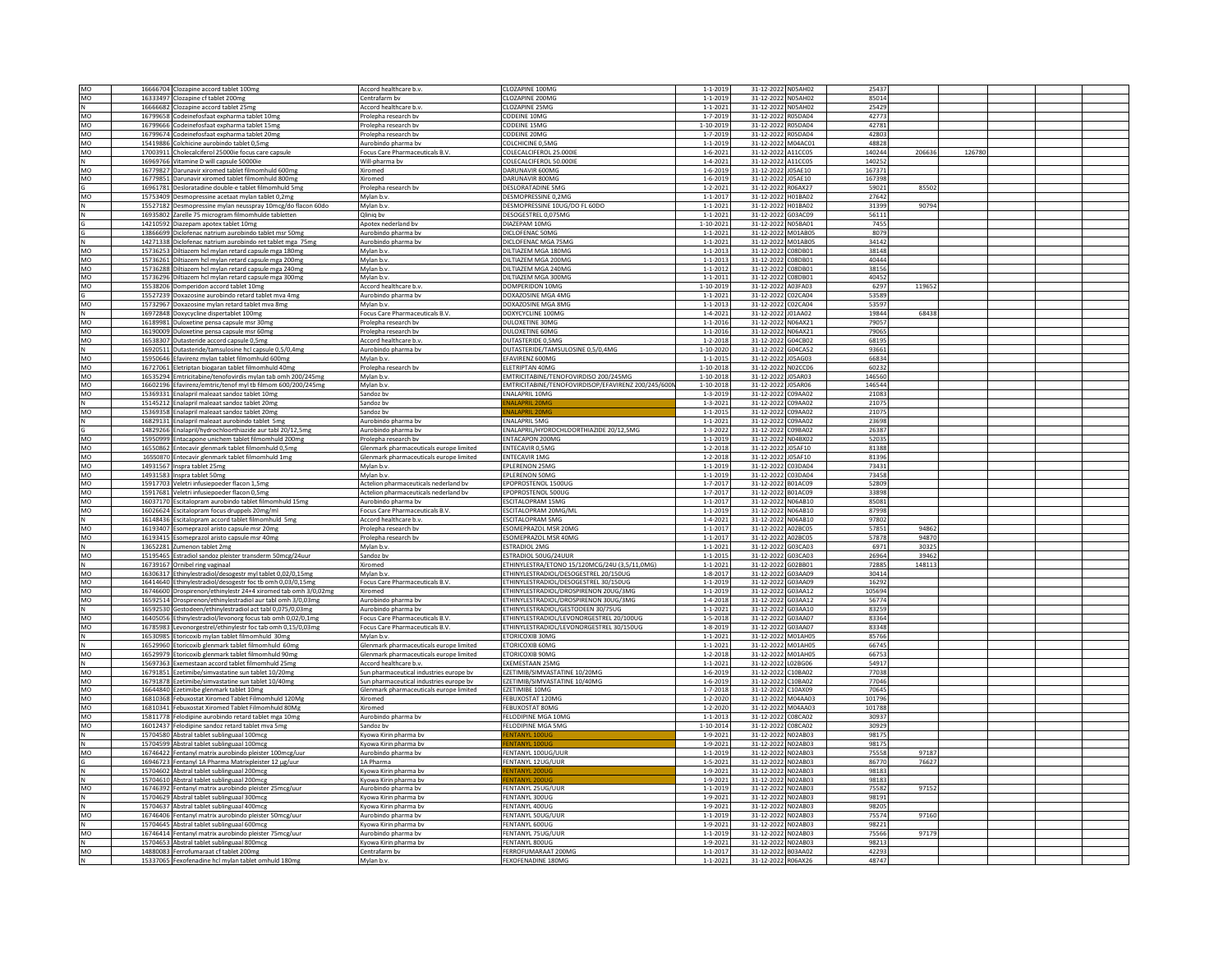| MO              | 16117964 Finasteride aurobindo tablet filmomhuld 5mg                                                               | Aurobindo pharma by                        | <b>FINASTERIDE 5MG</b>                                  | $1 - 1 - 2015$                   | 31-12-2022 G04CB01                       | 34975          |                  |       |  |
|-----------------|--------------------------------------------------------------------------------------------------------------------|--------------------------------------------|---------------------------------------------------------|----------------------------------|------------------------------------------|----------------|------------------|-------|--|
| N               | 16237773 Flecainideacetaat aurobindo tablet 100mg                                                                  | Aurobindo pharma by                        | FLECAINIDE 100MG                                        | $1 - 1 - 202$                    | 31-12-2022 C01BC04                       | 19712          |                  |       |  |
| MO              | 16237765 Flecainideacetaat aurobindo tablet 50mg                                                                   | Aurobindo pharma bv                        | <b>FLECAINIDE 50MG</b>                                  | $1 - 1 - 201$                    | 31-12-2022 C01BC04                       | 38253          |                  |       |  |
|                 |                                                                                                                    |                                            |                                                         |                                  |                                          |                |                  |       |  |
| MO              | 15993361 Flecainideacetaat cf retard capsule mva 100mg                                                             | Centrafarm bv                              | FLECAINIDE MGA 100MG                                    | $1 - 1 - 201$                    | 31-12-2022 C01BC04                       | 67237          |                  |       |  |
| MO              | 15993388 Flecainideacetaat cf retard capsule mva 150mg                                                             | Centrafarm by                              | FLECAINIDE MGA 150MG                                    | $1 - 1 - 2019$                   | 31-12-2022 C01BC04                       | 67245          |                  |       |  |
| <b>MO</b>       | 15993396 Flecainideacetaat cf retard capsule mva 200mg                                                             | Centrafarm by                              | <b>FLECAINIDE MGA 200MG</b>                             | $1 - 1 - 2019$                   | 31-12-2022 C01BC04                       | 67253          |                  |       |  |
| MO              | 15993353 Flecainideacetaat cf retard capsule mva 50mg                                                              | Centrafarm bv                              | FLECAINIDE MGA 50MG                                     | $1 - 1 - 2019$                   | 31-12-2022 C01BC04                       | 70661          |                  |       |  |
|                 |                                                                                                                    |                                            |                                                         |                                  |                                          | 5274           |                  |       |  |
| MO              | 15933601 Flucloxacilline mylan capsule 500mg                                                                       | Mylan b.v.                                 | FLUCLOXACILLINE 500MG                                   | $1 - 1 - 2015$                   | 31-12-2022 J01CF05                       |                |                  |       |  |
| MO              | 16289374 Fluconazol aurobindo capsule 150mg                                                                        | Aurobindo pharma bv                        | FLUCONAZOL 150MG                                        | $1 - 1 - 201$                    | 31-12-2022 J02AC01                       | 30384          |                  |       |  |
| MO              | 14744295 Fluoxetine cf disp tablet 20mg                                                                            | Centrafarm by                              | <b>FLUOXETINE 20MG</b>                                  | $1 - 1 - 201$                    | 31-12-2022 N06AB03                       | 68039          |                  |       |  |
|                 |                                                                                                                    | Aurobindo pharma by                        |                                                         |                                  |                                          | 28444          |                  |       |  |
|                 | 16551621 Fluoxetine aurobindo capsule 20mg                                                                         |                                            | FLUOXETINE CAPSULE 20MG                                 | $1 - 1 - 2022$                   | 31-12-2022 N06AB03                       |                |                  |       |  |
| MO              | 16382307 Cortifil creme 0,5mg/g                                                                                    | Qlinig by                                  | FLUTICASON 0,5MG/G                                      | $1 - 1 - 2019$                   | 31-12-2022 D07AC17                       | 38628          |                  |       |  |
| MO              | 16311108 Fluticasonpropionaat vinc aer 125mcg/do 120do+inh 3)                                                      | Focus Care Pharmaceuticals B.V.            | FLUTICASON AEROSOL 125UG 3)                             | $1 - 9 - 2017$                   | 31-12-2022 R03BA05                       | 39063          |                  |       |  |
| MO              | 16311116 Fluticasonpropionaat vinc aer 250mcg/do 120do+inh 3)                                                      | Focus Care Pharmaceuticals B.V             | FLUTICASON AEROSOL 250UG 3)                             | $1 - 9 - 201$                    | 31-12-2022 R03BA05                       | 3907           |                  |       |  |
|                 |                                                                                                                    |                                            |                                                         |                                  |                                          |                | 36226            |       |  |
| <b>MO</b>       | 15731758 Fluticasonpropionaat fc neusspr 50mcg/do fl 150do                                                         | Focus Care Pharmaceuticals B.V             | FLUTICASON-PROPIONAAT 50UG/DO 150DO                     | $1 - 1 - 201$                    | 31-12-2022 R01AD08                       | 67202          |                  |       |  |
| MO              | 15448045 Fluvastatine aurobindo sr tablet mva 80mg                                                                 | Aurobindo pharma bv                        | FLUVASTATINE MGA 80MG                                   | $1 - 1 - 2019$                   | 31-12-2022 C10AA04                       | 59161          |                  |       |  |
| <b>MO</b>       | 14850893 Fluvoxamine maleaat mylan tablet 100ms                                                                    | Mylan b.v.                                 | FLUVOXAMINE 100MG                                       | $1 - 1 - 201$                    | 31-12-2022 N06AB08                       | 42021          |                  |       |  |
|                 | 14850885 Fluvoxamine maleaat mylan tablet 50mg                                                                     | Mylan b.v.                                 | FLUVOXAMINE 50MG                                        | $1 - 1 - 202$                    | 31-12-2022 N06AB08                       | 42013          |                  |       |  |
|                 |                                                                                                                    |                                            |                                                         |                                  |                                          |                |                  |       |  |
| N               | 16607376 Foliumzuur aurobindo tablet 5mg                                                                           | Aurobindo pharma bv                        | FOLIUMZUUR 5MG                                          | $1 - 1 - 2021$                   | 31-12-2022 B03BB01                       | 44148          |                  |       |  |
|                 | 16932528 Fosfomycine 1a pharma 3000 mg                                                                             | 1A Pharma                                  | <b>FOSFOMYCINE 3G</b>                                   | $1 - 1 - 2021$                   | 31-12-2022 J01XX01                       | 30724          | 197157           |       |  |
|                 | 16288904 Fosinoprilnatrium aurobindo tablet 10mg                                                                   | Aurobindo pharma by                        | <b>FOSINOPRIL 10MG</b>                                  | $1 - 2 - 2021$                   | 31-12-2022 C09AA09                       | 39551          |                  |       |  |
| N               |                                                                                                                    | Aurobindo pharma by                        | <b>FOSINOPRIL 10MG</b>                                  | $1 - 2 - 2021$                   | 31-12-2022 C09AA09                       | 39551          |                  |       |  |
|                 | 16307690 Fosinoprilnatrium aurobindo tablet 10mg                                                                   |                                            |                                                         |                                  |                                          |                |                  |       |  |
| N               | 16307704 Fosinoprilnatrium aurobindo tablet 20mg                                                                   | Aurobindo pharma bv                        | FOSINOPRIL 20MG                                         | $1 - 2 - 2021$                   | 31-12-2022 C09AA09                       | 39578          |                  |       |  |
| MO              | 16759974 Frovatriptan prolepha tablet filmomhuld 2,5mg                                                             | Prolepha research by                       | <b>FROVATRIPTAN 2.5MG</b>                               | $1 - 10 - 201$                   | 31-12-2022 N02CC07                       | 70688          |                  |       |  |
| N               | 16953177 Fulvestrant xiromed injvlst 50mg/ml wwsp 5ml                                                              | Xiromed                                    | FULVESTRANT 250MG=5ML (50MG/ML)                         | $1 - 4 - 202$                    | 31-12-2022 L02BA03                       | 74934          |                  |       |  |
|                 |                                                                                                                    | Centrafarm by                              | <b>FUROSEMIDE 20MG</b>                                  | $1 - 7 - 2010$                   |                                          | 3387           |                  |       |  |
| MO              | 14695189 Furosemide cf tablet 20mg                                                                                 |                                            |                                                         |                                  | 31-12-2022 C03CA01                       |                |                  |       |  |
| G               | 15192202 Furosemide sandoz tablet 40mg                                                                             | Sandoz by                                  | <b>FUROSEMIDE 40MG</b>                                  | $1 - 1 - 2021$                   | 31-12-2022 C03CA01                       | 5967           |                  |       |  |
| MO              | 15808505 Fusidinezuur focus creme 20mg/g                                                                           | Focus Care Pharmaceuticals B.V             | FUSIDINEZUUR 20MG/                                      | $1 - 2 - 201$                    | 31-12-2022 D06AX01                       | 16705          |                  |       |  |
| <b>MO</b>       |                                                                                                                    | Aurobindo pharma by                        | GARAPENTINE 100MG                                       | $1 - 1 - 2017$                   | 31-12-2022 N03AX12                       | 52817          |                  |       |  |
|                 | 16061535 Gabapentine aurobindo capsule 100mg                                                                       |                                            |                                                         |                                  |                                          |                |                  |       |  |
| MO              | 16061543 Gabapentine aurobindo capsule 300mg                                                                       | Aurobindo pharma bv                        | GABAPENTINE 300MG                                       | $1 - 1 - 201$                    | 31-12-2022 N03AX12                       | 52825          |                  |       |  |
| MO              | 15703991 Gabapentine aurobindo capsule 400mg                                                                       | Aurobindo pharma bv                        | GABAPENTINE 400MG                                       | $1 - 1 - 201$                    | 31-12-2022 N03AX12                       | 52833          |                  |       |  |
|                 | 15817253 Gabapentine aurobindo tablet filmomhuld 600mg                                                             | Aurobindo pharma bv                        | <b>GABAPENTINE 600MG</b>                                | $1 - 1 - 2021$                   | 31-12-2022 N03AX12                       | 57541          |                  |       |  |
|                 |                                                                                                                    |                                            |                                                         |                                  |                                          |                |                  |       |  |
| MO              | 15923134 Galantamine cf retard capsule mva 24mg                                                                    | Centrafarm by                              | GALANTAMINE MGA 24MG                                    | $1 - 1 - 2015$                   | 31-12-2022 N06DA04                       | 76783          |                  |       |  |
| MO              | 14957094 Gemfibrozil aurobindo tablet 600mg                                                                        | Aurobindo pharma bv                        |                                                         | $1 - 1 - 2019$                   | 31-12-2022 C10AB04                       | 31062          |                  |       |  |
|                 | 14579197 Gemfibrozil apotex tablet 600mg                                                                           | Apotex nederland by                        |                                                         | $1 - 6 - 202$                    | 31-12-2022 C10AB04                       | 31062          |                  |       |  |
| MO              |                                                                                                                    |                                            | <b>GLATIRAMEER 20MG/ML</b>                              | $1 - 2 - 2018$                   | 31-12-2022 L03AX13                       | 74284          |                  |       |  |
|                 | 16318587 Glatirameeracetaat mylan injvlst 20mg/ml wwsp 1ml                                                         | Mylan b.v.                                 |                                                         |                                  |                                          |                |                  |       |  |
| MO              | 16595335 Glatirameeracetaat mylan injvlst 40mg/ml wwsp 1ml                                                         | Mylan b.v.                                 | GLATIRAMEER 40MG/MI                                     | $1 - 2 - 2018$                   | 31-12-2022 L03AX13                       | 124346         |                  |       |  |
|                 | 15356639 Gliclazide mylan retard tablet mga 30mg                                                                   | Mylan b.v.                                 | GLICLAZIDE MGA 30MG                                     | $1 - 1 - 202$                    | 31-12-2022 A10BB09                       | 61530          |                  |       |  |
| N               | 15855716 Gliclazide mylan retard tablet mga 80mg                                                                   | Mylan b.v.                                 | <b>GLICLAZIDE MGA 80MG</b>                              | $1 - 1 - 202$                    | 31-12-2022 A10BB09                       | 2992           |                  |       |  |
|                 |                                                                                                                    |                                            |                                                         |                                  |                                          |                |                  |       |  |
| MO              | 16731085 Glimepiride aurobindo tablet 1mg                                                                          | Aurobindo pharma bv                        | <b>GLIMEPIRIDE 1MG</b>                                  | $1 - 2 - 2019$                   | 31-12-2022 A10BB12                       | 44423          |                  |       |  |
| N               | 16731107 Glimepiride aurobindo tablet 3mg                                                                          | Aurobindo pharma by                        | <b>GLIMEPIRIDE 3MG</b>                                  | $1 - 4 - 2021$                   | 31-12-2022 A10BB12                       | 44458          |                  |       |  |
| MO              | 16370252 Glimepiride aurobindo tablet 4mg                                                                          | Aurobindo pharma by                        | <b>GLIMEPIRIDE 4MG</b>                                  | $1 - 3 - 201$                    | 31-12-2022 A10BB12                       | 44466          |                  |       |  |
| MO              |                                                                                                                    | Mylan b.y                                  | HYDROCHLOORTHIAZIDE 12.5MG                              | $1 - 1 - 201$                    | 31-12-2022 C03AA03                       | 76333          |                  |       |  |
|                 | 15838579 Hydrochloorthiazide mylan tablet 12,5mg                                                                   |                                            |                                                         |                                  |                                          |                |                  |       |  |
| MO              | 15838595 Hydrochloorthiazide mylan tablet 25mg                                                                     | Mylan b.v                                  | HYDROCHLOORTHIAZIDE 25MG                                | $1 - 1 - 2015$                   | 31-12-2022 C03AA03                       | 965            |                  |       |  |
| MO              | 15695883 Hydrochloorthiazide sandoz tablet 50mg                                                                    | Sandoz bv                                  | HYDROCHLOORTHIAZIDE 50MG                                | $1 - 1 - 2019$                   | 31-12-2022 C03AA03                       | 14745          |                  |       |  |
| MO              | 14159589 Miconazolnitraat/hydroc rp hydrof creme 20/10mg/g                                                         | Pharmachemie bv                            | HYDROCORTISON/MICONAZOL 10/20MG/G                       | $1 - 1 - 2012$                   | 31-12-2022 D01AC20                       | 3573           |                  |       |  |
| MO              |                                                                                                                    | Centrafarm by                              | HYDROXOCOBALAMINE 500UG/ML 2ML                          | $1 - 1 - 2013$                   | 31-12-2022 B03BA03                       | 5665           |                  |       |  |
|                 | 14060566 Hydroxocobalamine hcl cf injvlst 500mcg/ml amp 2ml                                                        |                                            |                                                         |                                  |                                          |                |                  |       |  |
| N               | 16878337 Natriumoxybaat accord drank 500mg/ml                                                                      | Accord healthcare b.v.                     | HYDROXYBOTERZUUR 500MG/ML                               | $1 - 4 - 202$                    | 31-12-2022 N07XX04                       | 81469          |                  |       |  |
| MO              | 16281098 Plaquenil tablet omhuld 200mg                                                                             | Sanofi-aventis netherlands b.v.            | HYDROXYCHLOROQUINE 200MG                                | $1 - 11 - 201$                   | 31-12-2022 P01BA02                       | 51             |                  |       |  |
|                 | 16773934 Ibuprofen aurobindo tablet filmomhuld 600mg                                                               | Aurobindo pharma bv                        | <b>IBUPROFEN 600MG</b>                                  | $1 - 10 - 2021$                  | 31-12-2022 M01AE01                       | 17469          | 31321            |       |  |
|                 |                                                                                                                    |                                            |                                                         |                                  |                                          |                |                  |       |  |
|                 | 17050014 Insuline aspart sanofi injvlst 100e/ml flacon 10mg                                                        | Sanofi-aventis netherlands b.v.            | INSULINE ASPART 100E/ML 10ML 2)                         | $1 - 10 - 202$                   | 31-12-2022 A10AB05                       | 53880          |                  |       |  |
|                 | 16949196 Insuline aspart sanofi penfill injvlst 100e/ml patroon 3ml 2)                                             | Sanofi-aventis netherlands b.v.            | INSULINE ASPART 100E/ML 3ML 2)                          | $1 - 1 - 202$                    | 31-12-2022 A10AB05                       | 53902          |                  |       |  |
| N               | 16949226 Insuline aspart sanofi solostar injvlst 100e/ml pen 3ml 2)                                                | Sanofi-aventis netherlands b.v.            | INSULINE ASPART 300E=3ML (100E/ML) 2)                   | $1 - 1 - 2021$                   | 31-12-2022 A10AB05                       | 121355         |                  |       |  |
| MO              |                                                                                                                    | Eli lilly                                  | INSULINE GLARGINE 100E/ML 2)                            |                                  |                                          |                |                  |       |  |
|                 |                                                                                                                    |                                            |                                                         |                                  |                                          |                |                  |       |  |
|                 | 16231635 Abasaglar injvlst 100e/ml pen 3ml 2)                                                                      |                                            |                                                         | $1 - 9 - 2016$                   | 31-12-2022 A10AE04                       | 121312         |                  |       |  |
| N               | 14815982 Insulatard penfill inj 100ie/ml patr 3ml 2)                                                               | Novo nordisk by                            | INSULINE ISOFAAN 100IE/ML 3ML 2)                        | $1 - 1 - 2021$                   | 31-12-2022 A10AC01                       | 34851          |                  |       |  |
|                 | 14816024 Insulatard flexpen inj 100ie/ml pen 3ml 2                                                                 | Novo nordisk by                            | INSULINE ISOFAAN 300IE=3ML (100IE/ML) 2)                | $1 - 1 - 202$                    | 31-12-2022 A10AC01                       | 105716         |                  |       |  |
|                 |                                                                                                                    |                                            |                                                         |                                  |                                          |                |                  |       |  |
|                 | 16897536 Insuline lispro sanofi injvlst 100e/ml flacon 10ml 2)                                                     | Sanofi-aventis netherlands b.v.            | INSULINE LISPRO 100E/ML 10ML 2)                         | $1 - 1 - 2021$                   | 31-12-2022 A10AB04                       | 65838          |                  |       |  |
| N               | 16897501 Insuline lispro sanof solostar inj 100e/ml pen 3ml 2)                                                     | Sanofi-aventis netherlands b.v.            | INSULINE LISPRO 100E/ML 300E=3ML 2)                     | $1 - 1 - 2021$                   | 31-12-2022 A10AB04                       | 121363         |                  |       |  |
|                 | 16897528 Insuline lispro sanofi inivist 100e/ml patroon 3ml 2)                                                     | Sanofi-aventis netherlands b.v.            | INSULINE LISPRO 100E/ML 3ML 2)                          | $1 - 1 - 202$                    | 31-12-2022 A10AB04                       | 65846          |                  |       |  |
| MO              | 16767705 Ipratropiumbromide vinc aer 20mcg/do spb 200do+inh 3)                                                     | Focus Care Pharmaceuticals B.V.            | IPRATROPIUM 20UG/DO 3)                                  | $1 - 4 - 2019$                   | 31-12-2022 R03BB01                       | 73377          |                  |       |  |
| N               |                                                                                                                    | Xiromed                                    |                                                         | $1 - 1 - 2021$                   | 31-12-2022 C09CA04                       | 48798          |                  |       |  |
|                 | 16861973 Irbesartan xiromed tablet 150mg                                                                           |                                            | IRBESARTAN 150MG                                        |                                  |                                          |                |                  |       |  |
|                 | 16869958 Irbesartan xiromed tablet 300mg                                                                           | Xiromed                                    | IRRESARTAN 300MG                                        | $1 - 1 - 202$                    | 31-12-2022 C09CA04                       | 48801          |                  |       |  |
|                 | 16967488 Irbesartan sun tablet filmomhuld 75mg                                                                     | Sun pharmaceutical industries europe bv    | IRBESARTAN 75MG                                         | $1 - 1 - 202$                    | 31-12-2022 C09CA04                       | 92606          |                  |       |  |
| MO              | 16741129 Irbesartan/hct xiromed tablet 150/12,5mg                                                                  | Xiromed                                    | IRBESARTAN/HYDROCHLOORTHIAZIDE 150/12,5MG               | $1 - 1 - 2019$                   | 31-12-2022 C09DA04                       | 52566          |                  |       |  |
|                 |                                                                                                                    |                                            |                                                         |                                  |                                          | 52574          |                  |       |  |
| N               | 16311396 Irbesartan/hct focus tablet 300/12,5mg                                                                    | Focus Care Pharmaceuticals B.V.            | IRBESARTAN/HYDROCHLOORTHIAZIDE 300/12,5MG               | $1 - 1 - 2021$                   | 31-12-2022 C09DA04                       |                |                  |       |  |
|                 | 16311418   Irbesartan/hct focus tablet 300/25mg                                                                    | Focus Care Pharmaceuticals B.V.            | IRBESARTAN/HYDROCHLOORTHIAZIDE 300/25MG                 | $1 - 1 - 202$                    | 31-12-2022 C09DA04                       | 81639          |                  |       |  |
| MO              | 16768124 Isosorbidemononitraat prh retard tablet mga 30mg                                                          | Focus Care Pharmaceuticals B.V.            | ISOSORBIDEMONONITRAAT MGA 30MG                          | $1 - 4 - 2019$                   | 31-12-2022 C01DA14                       | 42188          |                  |       |  |
| MO              | 15855724 Isosorbidemononitraat mylan retard tablet mga 60mg                                                        | Mylan b.v.                                 | ISOSORBIDEMONONITRAAT MGA 60MG                          | $1 - 12 - 201$                   | 31-12-2022 C01DA14                       | 27030          |                  |       |  |
| MO              | 16751655 Isotretinoine sun capsule 10mg                                                                            | Sun pharmaceutical industries europe by    | <b>ISOTRETINOINE 10MG</b>                               | $1 - 1 - 2019$                   | 31-12-2022 D10BA01                       | 69493          |                  |       |  |
|                 |                                                                                                                    |                                            |                                                         |                                  |                                          |                |                  |       |  |
| MO              | 16751663 Isotretinoine sun capsule 20mg                                                                            | Sun pharmaceutical industries europe by    | <b>ISOTRETINOINE 20MG</b>                               | $1 - 1 - 201$                    | 31-12-2022 D10BA01                       | 69507          |                  |       |  |
| <b>MO</b>       | 16594800 Itraconazol aurobindo capsule 100mg                                                                       | Aurobindo pharma by                        | ITRACONAZOL 100mg                                       | $1 - 1 - 2019$                   | 31-12-2022 J02AC02                       | 32336          |                  |       |  |
|                 | 16644867 Ivabradine glenmark tablet filmomhuld 5mg                                                                 | Glenmark pharmaceuticals europe limited    | <b>JABRADINE 5MC</b>                                    | $1 - 1 - 2021$                   | 31-12-2022 CO1EB17                       | 198161         |                  |       |  |
|                 |                                                                                                                    |                                            |                                                         |                                  |                                          |                |                  |       |  |
|                 | 16829921 Ivabradine xiromed tablet filmomhuld 5mg                                                                  | Xiromed                                    |                                                         | $1 - 2 - 202$                    | 31-3-2022 CO1EB17                        | 198161         |                  |       |  |
| MO              | 16644875 Ivabradine glenmark tablet filmomhuld 7,5mg                                                               | Glenmark pharmaceuticals europe limited    | <b>ABRADINE 7.5MG</b>                                   | $1 - 9 - 2018$                   | 31-12-2022 C01EB17                       | 198188         |                  |       |  |
|                 | 16644328   Ivabradine aurobindo tablet filmomhuld 7,5mg                                                            | Aurobindo pharma bv                        | ABRADINE 7,5MG                                          | $1 - 2 - 202$                    | 31-3-2022 C01EB17                        | 198188         |                  |       |  |
| <b>MO</b>       |                                                                                                                    | Fresenius kabi nederland bv                | LACTULOSE STROOP 670MG/ML (500MG/G)                     | $1 - 1 - 201$                    | 31-12-2022 A06AD11                       | 892            | 42404<br>120162  |       |  |
|                 | 15624803 Lactulosestroop fresenius 670mg/ml                                                                        |                                            |                                                         |                                  |                                          |                |                  |       |  |
| MO              | 15051900 Lamotrigine mylan dispers tablet 100mg                                                                    | Mylan b.v.                                 | LAMOTRIGINE 100MG                                       | $1 - 1 - 201$                    | 31-12-2022 N03AX09                       | 76163          | 125148           |       |  |
| $\hbox{N}$      | 16237846 Lamotrigine aurobindo dispergeerbaar tablet 200mg                                                         | Aurobindo pharma by                        | <b>LAMOTRIGINE 200MG</b>                                | $1 - 1 - 2021$                   | 31-12-2022 N03AX09                       | 76198          | 125156           |       |  |
| N               | 16117980 Lamotrigine aurobindo dispergeerbaar tablet 25mg                                                          | Aurobindo pharma bv                        | <b>LAMOTRIGINE 25MG</b>                                 | $1 - 1 - 2021$                   | 31-12-2022 N03AX09                       | 76120          | 125113           |       |  |
|                 |                                                                                                                    | Mylan b.v.                                 | <b>LAMOTRIGINE 50MG</b>                                 | $1 - 1 - 201$                    | 31-12-2022 N03AX09                       | 76147          | 125121           |       |  |
| MO              | 15051897 Lamotrigine mylan dispers tablet 50mg                                                                     |                                            |                                                         |                                  |                                          |                |                  |       |  |
| MO              | 15379612 Lansoprazol aurobindo capsule msr 30mg                                                                    | Aurobindo pharma bv                        | LANSOPRAZOL MSR 30MG                                    | $1 - 6 - 2019$                   | 31-12-2022 A02BC03                       | 79391          |                  |       |  |
|                 | 15834190 Monoprost oogdruppels 50mcg/ml minim 0,2ml                                                                | Thea pharma B.V.                           | LATANOPROST 50UG/ML 0,2ML                               | $1 - 1 - 202$                    | 31-12-2022 SO1EE01                       | 48216          | 212091<br>103535 | 21210 |  |
| MO              | 15748502 Latanoprost pfizer oogdruppels 50mcg/ml flac 2,5ml                                                        | Mylan b.v.                                 | ATANOPROST 50UG/ML 2.5ML                                | $1 - 1 - 201$                    | 31-12-2022 S01EE01                       | 198730         |                  |       |  |
|                 |                                                                                                                    |                                            |                                                         |                                  |                                          |                |                  |       |  |
| MO              | 16932021 Leflunomide tillomed tablet filmomhuld 10mg                                                               | Glenmark pharmaceuticals europe limited    | LEFLUNOMIDE 10MG                                        | $1 - 1 - 202$                    | 31-12-2022 L04AA13                       | 53600          |                  |       |  |
| MO              | 16932048 Leflunomide tillomed tablet filmomhuld 20mg                                                               | Glenmark pharmaceuticals europe limited    | LEFLUNOMIDE 20MG                                        | $1 - 1 - 2021$                   | 31-12-2022 L04AA13                       | 53619          |                  |       |  |
| <b>MO</b><br>MO | 15557944 Lercanidipine hcl aurobindo tablet omhuld 10mg<br>15557952 Lercanidipine hcl aurobindo tablet omhuld 20mg | Aurobindo pharma by<br>Aurobindo pharma by | <b>I FRCANIDIPINE 10MG</b><br><b>LERCANIDIPINE 20MG</b> | $1 - 1 - 2012$<br>$1 - 1 - 2012$ | 31-12-2022 CORCA13<br>31-12-2022 C08CA13 | 48100<br>79510 |                  |       |  |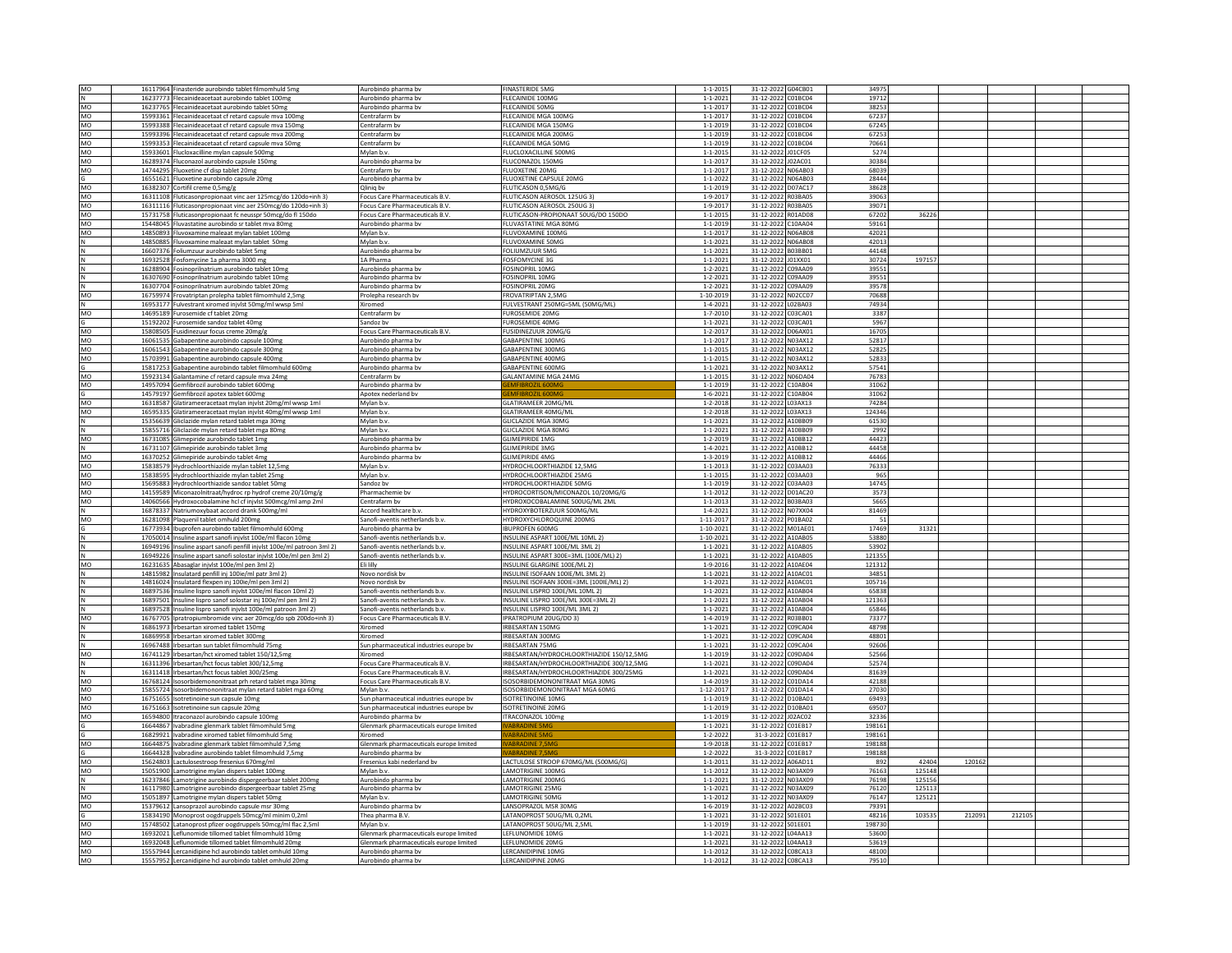|             | 15703851 Letrozol accord tablet filmomhuld 2,5mg              | Accord healthcare b.v           | LETROZOL 2,5MG                                | 1-9-2019       | 31-12-2022 L02BG04 | 47724  |        |        |        |        |  |
|-------------|---------------------------------------------------------------|---------------------------------|-----------------------------------------------|----------------|--------------------|--------|--------|--------|--------|--------|--|
|             | 15735052 Levetiracetam aurobindo tablet filmomhuld 1000mg     | Aurobindo pharma by             | EVETIRACETAM 1000MG                           | $1 - 1 - 2021$ | 31-12-2022 N03AX14 | 58408  |        |        |        |        |  |
|             | 15747255 Levetiracetam aurobindo drank 100mg/ml               | Aurobindo pharma bv             | LEVETIRACETAM 100MG/ML                        | $1 - 1 - 2021$ | 31-12-2022 N03AX14 | 80918  |        |        |        |        |  |
|             | 16061527 Levetiracetam aurobindo tablet filmomhuld 250mg      |                                 | EVETIRACETAM 250MG                            | $1 - 1 - 2021$ | 31-12-2022 N03AX14 | 58386  |        |        |        |        |  |
|             |                                                               | Aurobindo pharma bv             | <b>FVETIRACETAM 500MG</b>                     |                |                    | 58394  |        |        |        |        |  |
|             | 15735044 Levetiracetam aurobindo tablet filmomhuld 500mg      | Aurobindo pharma bv             |                                               | $1 - 1 - 2021$ | 31-12-2022 N03AX14 |        |        |        |        |        |  |
|             | 17018218 Carneus drank 100mg/ml                               | Focus Care Pharmaceuticals B.V. | EVOCARNITINE 100MG/ML                         | 1-11-2021      | 31-12-2022 A16AA01 | 23337  |        |        |        |        |  |
|             | 16980271 Levocetirizine diHCl 5 mg Focus Care                 | Focus Care Pharmaceuticals B.V  |                                               | $1 - 5 - 2021$ | 31-12-2022 R06AE09 | 60976  |        |        |        |        |  |
|             | 16980255 Levocetirizine diHCl 5 mg Focus Care                 | Focus Care Pharmaceuticals B.V. |                                               | $1 - 5 - 2021$ | 31-12-2022 R06AE09 | 60976  |        |        |        |        |  |
|             | 15817415 Levofloxacine aurobindo tablet filmomhuld 500mg      | Aurobindo pharma bv             | LEVOFLOXACINE 500MG                           | $1 - 1 - 2021$ | 31-12-2022 J01MA12 | 48763  |        |        |        |        |  |
|             | 16732235 Thyrofix tablet 100mcg 1)                            | Focus Care Pharmaceuticals B.V. | LEVOTHYROXINE 100UG 1)                        | $1 - 1 - 2022$ | 31-12-2022 H03AA01 | 130133 | 15768  | 15792  |        |        |  |
|             | 16895592 Thyrofix tablet 112mcg 1)                            | Focus Care Pharmaceuticals B.V. | EVOTHYROXINE 112UG 1                          | $1 - 1 - 2022$ | 31-12-2022 H03AA01 | 130141 | 90689  |        |        |        |  |
|             | 16895606 Thyrofix tablet 125mcg 1                             |                                 | LEVOTHYROXINE 125UG 1)                        | $1 - 1 - 2022$ | 31-12-2022 H03AA01 | 130168 | 34894  |        |        |        |  |
|             |                                                               | Focus Care Pharmaceuticals B.V. |                                               |                |                    |        |        |        |        |        |  |
|             | 16895614 Thyrofix tablet 137mcg 1                             | Focus Care Pharmaceuticals B.V. | EVOTHYROXINE 137UG 1                          | $1 - 1 - 2022$ | 31-12-2022 H03AA01 | 130176 | 90697  |        |        |        |  |
|             | 16895541 Thyrofix tablet 13mcg 1)                             | Focus Care Pharmaceuticals B.V. | EVOTHYROXINE 13UG 1)                          | $1 - 1 - 2022$ | 31-12-2022 H03AA01 | 130087 | 201944 |        |        |        |  |
|             | 16895622 Thyrofix tablet 150mcg 1                             | Focus Care Pharmaceuticals B.V  | EVOTHYROXINE 150UG 1                          | $1 - 1 - 202$  | 31-12-2022 H03AA01 | 130184 | 23469  | 30171  |        |        |  |
|             | 16895630 Thyrofix tablet 175mcg 1                             | Focus Care Pharmaceuticals B.V. | LEVOTHYROXINE 175UG 1)                        | $1 - 1 - 2022$ | 31-12-2022 H03AA01 | 130192 | 60992  |        |        |        |  |
|             | 17072484 Thyrofix tablet 200mcg 1                             | Focus Care Pharmaceuticals B.V. | <b>FVOTHYROXINE 200UG 1)</b>                  | $1 - 1 - 2022$ | 31-12-2022 H03AA01 | 130206 | 61018  |        |        |        |  |
|             | 16732227 Thyrofix tablet 25mcg 1)                             | Focus Care Pharmaceuticals B.V. | EVOTHYROXINE 25UG 1)                          | $1 - 1 - 2022$ | 31-12-2022 H03AA01 | 130095 | 24783  | 1749   |        |        |  |
|             |                                                               |                                 | LEVOTHYROXINE 50UG 1)                         |                | 31-12-2022 H03AA01 | 130109 | 42048  | 15784  |        |        |  |
|             | 16895568 Thyrofix tablet 50mcg 1)                             | Focus Care Pharmaceuticals B.V. |                                               | $1 - 1 - 2022$ |                    |        |        |        |        |        |  |
|             | 16925629 Thyrofix tablet 62mcg 1                              | Focus Care Pharmaceuticals B.V. | EVOTHYROXINE 62UG 1)                          | $1 - 1 - 2022$ | 31-12-2022 H03AA01 | 203203 |        |        |        |        |  |
|             | 16895576 Thyrofix tablet 75mcg 1)                             | Focus Care Pharmaceuticals B.V. | EVOTHYROXINE 75UG 1                           | $1 - 1 - 2022$ | 31-12-2022 H03AA01 | 130117 | 48941  |        |        |        |  |
| IN.         | 16895584 Thyrofix tablet 88mcg 1)                             | Focus Care Pharmaceuticals B.V. | LEVOTHYROXINE 88UG 1)                         | $1 - 1 - 2022$ | 31-12-2022 H03AA01 | 130125 | 90670  |        |        |        |  |
| MO          | 16528425 Lisinopril aurobindo tablet 10mg                     | Aurobindo pharma bv             |                                               | $1 - 1 - 2019$ | 31-12-2022 C09AA03 | 26638  |        |        |        |        |  |
| MO          | 16307747 Lisinopril aurobindo tablet 10mg                     | Aurobindo pharma bv             | <b>INOPRIL 10MG</b>                           | $1 - 1 - 2017$ | 31-12-2022 C09AA03 | 26638  |        |        |        |        |  |
| MO          | 16384601 Lisinopril aurobindo tablet 20mg                     | Aurobindo pharma bv             |                                               | $1 - 1 - 2019$ | 31-12-2022 C09AA03 | 26646  |        |        |        |        |  |
| MO          | 16307755 Lisinopril aurobindo tablet 20mg                     | Aurobindo pharma bv             | <b>INOPRIL 20MC</b>                           | $1 - 1 - 2017$ | 31-12-2022 C09AA03 | 26646  |        |        |        |        |  |
|             |                                                               |                                 |                                               |                |                    |        |        |        |        |        |  |
| $\hbox{N}$  | 16792289 Lisinopril aurobindo tablet 30mg                     | Aurobindo pharma bv             | LISINOPRIL 30MG                               | $1 - 1 - 2021$ | 31-12-2022 C09AA03 | 55387  |        |        |        |        |  |
| MO          | 16370279 Lisinopril aurobindo tablet 5mg                      | Aurobindo pharma bv             |                                               | $1 - 1 - 2019$ | 31-12-2022 C09AA03 | 26611  |        |        |        |        |  |
| MO          | 16307739 Lisinopril aurobindo tablet 5mg                      | Aurobindo pharma by             |                                               | $1 - 1 - 201$  | 31-12-2022 C09AA03 | 26611  |        |        |        |        |  |
| FO          | 17007909 Lisinopril/hydrochloorth aurobindo tabl 20/12,5mg    | Aurobindo pharma bv             | LISINOPRIL/HYDROCHLOORTHIAZIDE 20/12,5MG      | $1 - 7 - 2021$ | 31-12-2022 C09BA03 | 30090  |        |        |        |        |  |
| MO          | 16746430 Loperamide hcl sanias capsule 2mg                    | Aurobindo pharma by             | <b>OPERAMIDE 2MG</b>                          | $1 - 9 - 2019$ | 31-12-2022 A07DA03 | 3212   | 85391  |        |        |        |  |
| N           | 16820452 Lopinavir/ritonavir mylan tablet filmomh 200/50mg    | Mylan b.v.                      | LOPINAVIR/RITONAVIR 200/50MG                  | $1 - 6 - 2021$ | 31-12-2022 J05AR10 | 81094  |        |        |        |        |  |
|             |                                                               |                                 |                                               |                | 31-12-2022 R06AX13 |        | 53392  | 66826  |        |        |  |
| FO          | 17034701 Loratadine sanias tablet 10mg                        | Aurobindo pharma bv             | LORATADINE 10MG                               | $1 - 9 - 2021$ |                    | 27367  |        |        |        |        |  |
| MO          | 16754662 Lorazepam prolepha tablet 1mg                        | Prolepha research bv            | ORAZEPAM 1MG                                  | $1 - 1 - 2019$ | 31-12-2022 N05BA06 | 2445   |        |        |        |        |  |
| MO          | 16754670 Lorazepam prolepha tablet 2,5mg                      | Prolepha research by            | ORAZEPAM 2,5MG                                | 1-9-2019       | 31-12-2022 N05BA06 | 7587   |        |        |        |        |  |
| N           | 16870107 Losartan kalium xiromed tablet omhuld 100mg          | Xiromed                         | LOSARTAN 100MG                                | $1 - 1 - 2021$ | 31-12-2022 C09CA01 | 60569  |        |        |        |        |  |
| N           | 15724867 Losartan kalium accord tablet omhuld 25mg            | Accord healthcare b.v.          | OSARTAN 25MG                                  | $1 - 1 - 2021$ | 31-12-2022 C09CA01 | 92185  |        |        |        |        |  |
| N           | 16870131 Losartan kalium xiromed tablet omhuld 50mg           | Xiromed                         | LOSARTAN 50MG                                 | $1 - 1 - 2021$ | 31-12-2022 C09CA01 | 41890  |        |        |        |        |  |
|             | 16921917 Losartan kalium/hct hcs tablet filmomh 100/12,5mg    | Krka Belgium N.V.               | LOSARTAN/HYDROCHLOORTHIAZIDE 100/12,5MG       | $1 - 3 - 2022$ | 31-12-2022 C09DA01 | 81337  |        |        |        |        |  |
|             |                                                               |                                 |                                               |                |                    | 69302  |        |        |        |        |  |
|             | 16870174 Losartan kalium/hct xiromed tabl filmomh 100/25mg    | Xiromed                         | LOSARTAN/HYDROCHLOORTHIAZIDE 100/25MG         | $1 - 1 - 2021$ | 31-12-2022 C09DA01 |        |        |        |        |        |  |
|             | 16870204 Losartan kalium/hct xiromed tabl filmomh 50/12,5mg   | Xiromed                         | LOSARTAN/HYDROCHLOORTHIAZIDE 50/12,5MG        | $1 - 1 - 2021$ | 31-12-2022 C09DA01 | 69299  |        |        |        |        |  |
|             | 14291487 Forlax poeder voor drank sachet 10g                  | psen farmaceutica bv            | MACROGOL 10G                                  | $1 - 1 - 2021$ | 31-12-2022 A06AD15 | 53473  |        |        |        |        |  |
| N           | 14898586 Forlax junior poeder voor drank sachet 4g            | Ipsen farmaceutica by           | MACROGOL 4G                                   | $1 - 1 - 2021$ | 31-12-2022 A06AD15 | 72281  |        |        |        |        |  |
| MO          | 15985369 Macrogol en electr rp poeder v drank in sach 13,7g   | Pharmachemie by                 | MACROGOL/ZOUTEN (MOVIC/MOLAX/LAXT/GEN)        | $1 - 6 - 2014$ | 31-12-2022 A06AD65 | 46949  | 85618  | 91227  | 99139  |        |  |
| MO          | 16628381 Macrogol en elektr aurobindo pdr v dr sachet 6,9g    | Aurobindo pharma bv             | MACROGOL/ZOUTEN KIND                          | $1 - 1 - 2019$ | 31-12-2022 A06AD65 | 75051  | 80950  |        |        |        |  |
|             | 16745647 Mebeverine HCL Mylan Retard Capsule mga 200mg        | Mylan b.v.                      | MEBEVERINE MGA 200MG                          | $1 - 2 - 2019$ | 31-12-2022 A03AA04 | 25100  |        |        |        |        |  |
|             |                                                               |                                 |                                               |                |                    |        |        |        |        |        |  |
| MO          |                                                               |                                 |                                               |                |                    |        |        |        |        |        |  |
| N           | 15636186 Salofalk zetpil 1g 1)                                | Dr. falk pharma benelux by      | MESALAZINE 1G 1)                              | $1 - 1 - 2021$ | 31-12-2022 A07EC02 | 34215  |        |        |        |        |  |
| MO          | 15743594 Mesalazine sandoz zetpil 250mg 1)                    | Sandoz bv                       | MESALAZINE 250MG 1                            | $1 - 1 - 201$  | 31-12-2022 A07EC02 | 21814  |        |        |        |        |  |
| MO          | 15743586 Mesalazine sandoz zetpil 500mg 1)                    | Sandoz by                       | MESALAZINE 500MG 1)                           | $1 - 1 - 2017$ | 31-12-2022 A07EC02 | 24686  |        |        |        |        |  |
|             | 15200922 Metformine hcl sandoz tablet filmomhuld 1000mg       | Sandoz bv                       | METFORMINE 1000MG                             | $1 - 9 - 2019$ | 31-12-2022 A10BA02 | 60674  |        |        |        |        |  |
| MO          |                                                               |                                 |                                               |                |                    |        |        |        |        |        |  |
| MO          | 15600505 Metformine hcl mylan tablet 500mg                    | Mylan b.v.                      | METFORMINE 500MG                              | 1-1-2019       | 31-12-2022 A10BA02 | 1090   |        |        |        |        |  |
| <b>MO</b>   | 16628594 Metformine hcl aurobindo tablet 850mg                | Aurobindo pharma by             | METFORMINE 850MG                              | $1 - 4 - 2018$ | 31-12-2022 A10BA02 | 5509   |        |        |        |        |  |
| MO          | 16747771 Methadon hcl expharma tablet 10mg                    | Prolepha research by            | METHADON 10MG                                 | $1 - 1 - 2019$ | 31-12-2022 N07BC02 | 86177  |        |        |        |        |  |
| MO          | 16747798 Methadon hcl expharma tablet 20mg                    | Prolepha research by            | METHADON 20MG                                 | $1 - 1 - 2019$ | 31-12-2022 N07BC02 | 86185  |        |        |        |        |  |
| MO          | 16747755 Methadon hcl expharma tablet 5mg                     | Prolepha research bv            | METHADON 5MG                                  | $1 - 1 - 2019$ | 31-12-2022 N07BC02 | 7528   |        |        |        |        |  |
| MO          | 16801083 Methotrexaat Accord Tablet 10Mg                      | Accord healthcare b.v.          | <b>METHOTREXAAT 10MG</b>                      | $1 - 8 - 2020$ | 31-12-2022 L04AX03 | 140775 |        |        |        |        |  |
| MO          | 16801075 Methotrexaat Accord Tablet 2,5Mg                     | Accord healthcare b.v           | METHOTREXAAT 2,5MG                            | $1 - 8 - 2020$ | 31-12-2022 L04AX03 | 141631 |        |        |        |        |  |
|             |                                                               | Accord healthcare b.v.          |                                               |                |                    | 141321 | 132462 | 141208 | 141437 | 141615 |  |
| MO          | 16342151 Injexate injvlst 10mg/0,2ml (50mg/ml) wwsp           |                                 | METHOTREXAAT INJVLST 50MG/ML (10mg/0,2ml)     | $1 - 5 - 2018$ | 31-12-2022 L04AX03 | 141399 |        |        |        |        |  |
| MO          | 16342216 Injexate injvlst 12,5mg/0,25ml (50mg/ml) wwsp        | Accord healthcare b.v.          | METHOTREXAAT INJVLST 50MG/ML (12,5mg/0,25ml)  | $1 - 5 - 2018$ | 31-12-2022 L04AX03 |        | 141119 | 141216 | 141445 | 141593 |  |
| MO          | 16342259 Injexate injvlst 15mg/0,3ml (50mg/ml) wwsp           | Accord healthcare b.v.          | METHOTREXAAT INJVLST 50MG/ML (15mg/0,3ml)     | $1 - 5 - 2018$ | 31-12-2022 L04AX03 | 141348 | 132470 | 141224 | 141453 | 141623 |  |
| MO          | 16342283 Injexate injvlst 17,5mg/0,35ml (50mg/ml) wwsp        | Accord healthcare b.v.          | METHOTREXAAT INJVLST 50MG/ML (17.5mg/0.35ml)  | $1 - 5 - 2018$ | 31-12-2022 L04AX03 | 141402 | 141135 | 141232 | 141463 | 141607 |  |
| MO          | 16342305 Injexate injvlst 20mg/0,4ml (50mg/ml) wwsp           | Accord healthcare b.v.          | METHOTREXAAT INJVLST 50MG/ML (20mg/0,4ml)     | $1 - 5 - 201$  | 31-12-2022 L04AX03 | 141356 | 132489 | 141240 | 141488 | 141569 |  |
| MO          | 16342321 Injexate injvlst 22,5mg/0,45ml (50mg/ml) wwsp        | Accord healthcare b.v.          | METHOTREXAAT INJVLST 50MG/ML (22,5mg/0,45ml)  | $1 - 5 - 2018$ | 31-12-2022 L04AX03 | 141410 | 141143 | 141259 | 141496 | 141585 |  |
| MO          | 16342364 Injexate injvlst 25mg/0,5ml (50mg/ml) wwsp           | Accord healthcare b.v.          | METHOTREXAAT INJVLST 50MG/ML (25mg/0,5ml)     | $1 - 5 - 2018$ | 31-12-2022 L04AX03 | 141364 | 132497 | 141267 | 141518 | 141542 |  |
| MO          | 16342380 Injexate injvlst 27,5mg/0,55ml (50mg/ml) wwsp        | Accord healthcare b.v.          | METHOTREXAAT INJVLST 50MG/ML (27,5mg/0,55ml)  | $1 - 5 - 2018$ | 31-12-2022 L04AX03 | 141534 |        |        |        |        |  |
| MO          | 16342399 Injexate injvlst 30mg/0,6ml (50mg/ml) wwsp           | Accord healthcare b.v.          | METHOTREXAAT INJVLST 50MG/ML (30mg/0.6ml)     | $1 - 5 - 2018$ | 31-12-2022 L04AX03 | 141380 | 141526 | 141550 |        |        |  |
|             |                                                               |                                 |                                               |                |                    |        | 132454 |        | 141429 | 14157  |  |
| MO          | 16342062 Injexate injvlst 7,5mg/0,15ml (50mg/ml) wwsp         | Accord healthcare b.v           | METHOTREXAAT INJVLST 50MG/ML (7,5mg/0,15ml)   | $1 - 5 - 201$  | 31-12-2022 L04AX03 | 141372 |        | 141194 |        |        |  |
|             | 16947207 Methylfenidaat hcl 1A Pharma tablet 10mg             | 1A Pharma                       | METHYLFENIDAAT 10MG                           | $1 - 5 - 2021$ | 31-12-2022 N06BA04 | 2194   |        |        |        |        |  |
| MO          | 16305639 Methylfenidaat hcl mylan tablet 5mg                  | Mylan b.v.                      | METHYLFENIDAAT 5MG                            | $1 - 1 - 2017$ | 31-12-2022 N06BA04 | 77798  |        |        |        |        |  |
| N           | 16031423 Methylfenidaat hcl mylan retard tablet mva 18mg      | Mylan b.v.                      | METHYLFENIDAAT MGA 18MG                       | $1 - 1 - 202$  | 31-12-2022 N06BA04 | 68004  |        |        |        |        |  |
| $\mathsf N$ | 16244311 Methylfenidaat hcl mylan retard tablet mva 27mg      | Mylan b.v.                      | METHYLFENIDAAT MGA 27MG                       | $1 - 1 - 2021$ | 31-12-2022 N06BA04 | 87076  |        |        |        |        |  |
| N           | 16031431 Methylfenidaat hcl mylan retard tablet mva 36mg      | Mylan b.v.                      | METHYLFENIDAAT MGA 36MG                       | $1 - 1 - 2021$ | 31-12-2022 N06BA04 | 68012  |        |        |        |        |  |
| lN.         | 16031458 Methylfenidaat hcl mylan retard tablet mva 54mg      | Mylan b.v.                      | METHYLEENIDAAT MGA 54MG                       | $1 - 1 - 2021$ |                    | 69272  |        |        |        |        |  |
|             |                                                               |                                 |                                               |                | 31-12-2022 N06BA04 |        |        |        |        |        |  |
|             | 15598578 Metoclopramide hcl accord tablet 10mg                | Accord healthcare b.v.          | METOCLOPRAMIDE 10MG                           | $1 - 1 - 2021$ | 31-12-2022 A03FA01 | 6947   |        |        |        |        |  |
| MO          | 16731123 Metoproloitartraat aurobindo tablet filmomhuld 100mg | Aurobindo pharma by             | METOPROLOL 100MG                              | $1 - 1 - 2019$ | 31-12-2022 C07AB02 | 7226   |        |        |        |        |  |
| MO          | 16592115 Metoprololtartraat aurobindo tablet filmomh 50mg     | Aurobindo pharma bv             | METOPROLOL 50MG                               | $1 - 7 - 2018$ | 31-12-2022 C07AB02 | 3158   |        |        |        |        |  |
| MO          | 16189612 Metoprololsuccinaat mylan ret 100 tabl mva 95mg      | Mylan b.v.                      | METOPROLOL MGA 100MG                          | $1 - 1 - 2019$ | 31-12-2022 C07AB02 | 26190  |        |        |        |        |  |
| $\,$ N      | 15538354 Metoprololsuccinaat mylan ret 200 tabl mva 190mg     | Mylan b.v.                      | METOPROLOL MGA 200MG (SUCCINAAT)              | $1 - 1 - 2021$ | 31-12-2022 C07AB02 | 26204  |        |        |        |        |  |
| $\mathsf N$ | 14821818 Metoprololtartraat cf retard tablet mga 200mg        | Centrafarm by                   | METOPROLOL MGA 200MG (TARTRAAT)               | $1 - 1 - 2021$ | 31-12-2022 C07AB02 | 57169  |        |        |        |        |  |
| $\hbox{N}$  | 16932609 Metoprololsuccinaat 1A Pharma ret 25 tab mga 23,75mg | 1A Pharma                       | METOPROLOL MGA 25MG                           | $1 - 2 - 2021$ | 31-12-2022 C07AB02 | 81043  |        |        |        |        |  |
|             |                                                               |                                 |                                               |                |                    |        |        |        |        |        |  |
|             | 16932617 Metoprololsuccinaat 1A Pharma ret 50 tab mga 47,5mg  | 1A Pharma                       | METOPROLOL MGA 50MG                           | $1 - 1 - 2021$ | 31-12-2022 C07AB02 | 26182  |        |        |        |        |  |
|             | 15107132 Metoprololsuccinaat/hct sandoz tabl mga 95/12,5mg    | Sandoz by                       | METOPROLOL/HYDROCHLOORTHIAZIDE MGA 100/12,5MG | $1 - 1 - 2021$ | 31-12-2022 C07BB02 | 34525  |        |        |        |        |  |
| MO          | 13817035 Metronidazol aurobindo tablet 500mg                  | Aurobindo pharma bv             | METRONIDAZOL 500MG                            | $1 - 1 - 2014$ | 31-12-2022 P01AB01 | 17027  |        |        |        |        |  |
| MO          | 16064534 Metrosa gel 7,5mg/g                                  | Sandoz by                       | METRONIDAZOL 7,5MG/G                          | $1 - 1 - 201$  | 31-12-2022 D06BX01 | 33480  |        |        |        |        |  |
| MO          | 14560321 Minocycline aurobindo tablet 100mg                   | Aurobindo pharma bv             | MINOCYCLINE 100MG                             | $1 - 1 - 2012$ | 31-12-2022 J01AA08 | 31607  |        |        |        |        |  |
| MO<br>MO    | 14560313 Minocycline aurobindo tablet 50mg                    | Aurobindo pharma bv             | MINOCYCLINE 50MG                              | $1 - 1 - 2012$ | 31-12-2022 J01AA08 | 26212  | 67784  |        |        |        |  |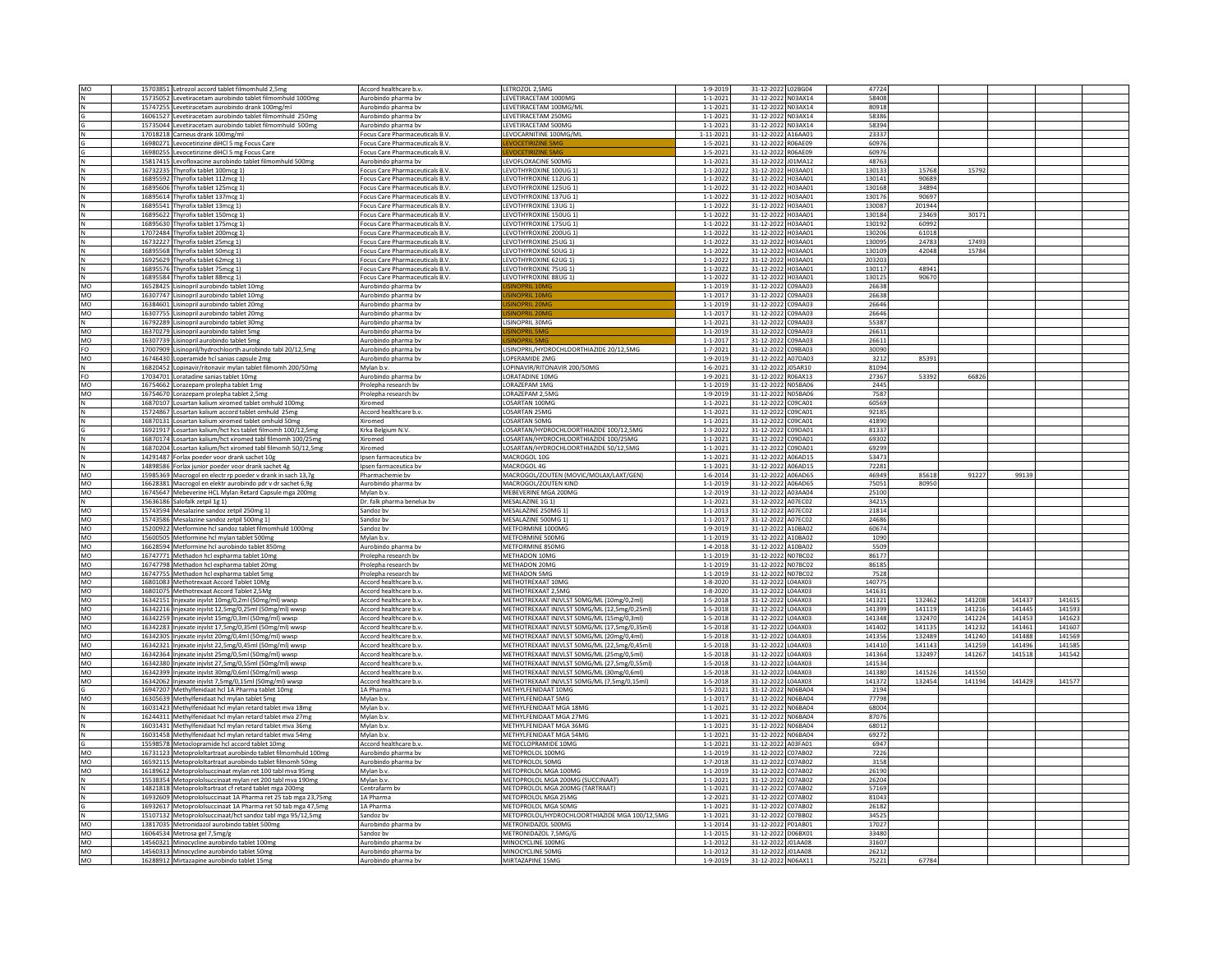|                | 16288920 Mirtazapine aurobindo tablet 30mg                    | Aurobindo pharma bv                                           | MIRTAZAPINE 30MG                       | $1 - 4 - 2021$  | 31-12-2022 N06AX11 | 39721  | 61484  |        |       |  |
|----------------|---------------------------------------------------------------|---------------------------------------------------------------|----------------------------------------|-----------------|--------------------|--------|--------|--------|-------|--|
|                | 16348176 Mirtazapine aurobindo tablet 45mg                    | Aurobindo pharma bv                                           | MIRTAZAPINE 45MG                       | $1 - 2 - 2021$  | 31-12-2022 N06AX11 | 43370  | 61492  |        |       |  |
| MO             | 15816915 Modafinil aurobindo tablet 100mg                     | Aurobindo pharma bv                                           | MODAFINIL 100MG                        | $1 - 1 - 2013$  | 31-12-2022 N06BA07 | 56146  |        |        |       |  |
| N              | 16932625 Mometasonfuroaat 1A Pharma neusspr 50mcg/do fl 140do | 1A Pharma                                                     | MOMETASON 50UG 140 DC                  | $1 - 1 - 2021$  | 31-12-2022 R01AD09 | 52434  |        |        |       |  |
| MO             | 15946312 Montelukast aurobindo tablet filmomhuld 10mg         | Aurobindo pharma by                                           | MONTELUKAST 10MG                       | $1 - 1 - 2019$  | 31-12-2022 R03DC03 | 52051  |        |        |       |  |
|                |                                                               |                                                               |                                        |                 |                    |        |        |        |       |  |
| $\,$ N         | 17003881 Morfine injvlst 10mg/ml amp 1ml                      | Focus Care Pharmaceuticals B.V.                               | MORFINE 10MG/ML 1ML                    | $1 - 5 - 2021$  | 31-12-2022 N02AA01 | 21652  |        |        |       |  |
| MO             | 14655594 Morfinesulfaat aurobindo retard tablet mga 10mg      | Aurobindo pharma bv                                           | MORFINE MGA 10MG                       | $1 - 1 - 2017$  | 31-12-2022 NO2AA01 | 23418  | 52639  |        |       |  |
| MO             | 14655608 Morfinesulfaat aurobindo retard tablet mga 30m;      | Aurobindo pharma by                                           | MORFINE MGA 30MG                       | $1 - 1 - 2017$  | 31-12-2022 N02AA01 | 23426  | 52647  |        |       |  |
| MO             | 14655616 Morfinesulfaat aurobindo retard tablet mga 60mg      | Aurobindo pharma bv                                           | MORFINE MGA 60MG                       | $1 - 1 - 201$   | 31-12-2022 N02AA01 | 23434  | 52655  |        |       |  |
| Ν              | 16755448 Moxifloxacine double-e pharma tablet filmomh 400mg   | Prolepha research by                                          | MOXIFLOXACINE 400MG                    | $1 - 1 - 2021$  | 31-12-2022 J01MA14 | 67628  |        |        |       |  |
| MO             |                                                               |                                                               |                                        |                 |                    | 27863  |        |        |       |  |
|                | 15598586 Naltrexon hcl accord tablet omhuld 50mg              | Accord healthcare b.v                                         | NALTREXON 50MG                         | $1 - 7 - 2017$  | 31-12-2022 N07BB04 |        |        |        |       |  |
| MO             | 16289579 Naproxen aurobindo tablet 250mg                      | Aurobindo pharma bv                                           | NAPROXEN 250MG                         | $1 - 1 - 2019$  | 31-12-2022 M01AE02 | 6378   | 32433  |        |       |  |
| MO             | 16289587 Naproxen aurobindo tablet 500mg                      | Aurobindo pharma bv                                           | NAPROXEN 500MG                         | $1 - 2 - 2019$  | 31-12-2022 M01AE02 | 20850  | 32441  |        |       |  |
|                | 15703924 Naratriptan cf tablet filmomhuld 2,5mg               | Centrafarm by                                                 | NARATRIPTAN 2,5MG                      | $1 - 1 - 2021$  | 31-12-2022 N02CC02 | 48534  |        |        |       |  |
| N              | 15111245 Infvist nacl 9mg/ml freeflex zak 100ml               | Fresenius kabi nederland by                                   |                                        | $1 - 1 - 2021$  | 31-12-2022 B05BB01 | 25062  | 24856  |        |       |  |
| FO             | 16944933 Infvlst nacl 9 mg/ml kabipac flacon 100 ml           | Fresenius kabi nederland bv                                   | ATRIUMCHLORIDE 9MG/ML(0,9%) 100        | $1 - 12 - 2021$ | 31-12-2022 B05BB01 | 25062  | 24856  |        |       |  |
|                |                                                               |                                                               | NATRIUMCHLORIDE 9MG/ML(0,9%) 10ML      | $1 - 1 - 2021$  | 31-12-2022 B05BB01 | 16098  |        |        |       |  |
|                | 13878980 Injvlst natrii chloridum 9mg/ml ampul 10ml kunst     | Fresenius kabi nederland bv                                   |                                        |                 |                    |        |        |        |       |  |
|                | 16644883 Nebivolol glenmark tablet 2,5mg                      | Glenmark pharmaceuticals europe limited                       | NEBIVOLOL 2,5MG                        | $1 - 1 - 2021$  | 31-12-2022 C07AB12 | 107425 |        |        |       |  |
| MO             | 16267818 Nebivolol glenmark tablet 5mg                        | Glenmark pharmaceuticals europe limited                       | NEBIVOLOL 5MG                          | $1 - 1 - 2017$  | 31-12-2022 C07AB12 | 46353  |        |        |       |  |
|                | 15923398 Nevirapine mylan tablet 200mg                        | Mylan b.v                                                     | NEVIRAPINE 200MG                       | $1 - 1 - 2021$  | 31-12-2022 J05AG01 | 49786  |        |        |       |  |
|                | 15356175 Nifedipine sandoz retard tablet mga 30mg             | Sandoz by                                                     | NIFEDIPINE MGA 30MG                    | $1 - 1 - 2021$  | 31-12-2022 C08CA05 | 33693  |        |        |       |  |
|                | 15356183 Nifedipine sandoz retard tablet mga 60mg             | Sandoz by                                                     | NIFEDIPINE MGA 60MG                    | $1 - 1 - 2021$  | 31-12-2022 C08CA05 | 33707  |        |        |       |  |
|                | 16960165 Nitisinone dipharma capsule 10mg                     | Eurocept international bv                                     | NITISINON 10MG                         | $1 - 1 - 2021$  | 31-12-2022 A16AX04 | 80004  |        |        |       |  |
|                | 16960335 Nitisinone dipharma capsule 20mg                     | Eurocept international by                                     | NITISINON 20MG                         | $1 - 1 - 2021$  | 31-12-2022 A16AX04 | 128678 |        |        |       |  |
|                |                                                               |                                                               | NITISINON 2MG                          | $1 - 1 - 2021$  | 31-12-2022 A16AX04 | 79987  |        |        |       |  |
|                | 16960262 Nitisinone dipharma capsule 2mg                      | Eurocept international bv                                     |                                        |                 |                    |        |        |        |       |  |
| MO             | 15131440 Orfadin capsule 5mg                                  | Swedish Orphan Biovitrum (The Netherlands) B.V. NITISINON 5MG |                                        | $1 - 7 - 2017$  | 31-12-2022 A16AX04 | 79995  |        |        |       |  |
| N              | 12337528 Furadantine mc capsule 50mg                          | Prolepha research bv                                          | NITROFURANTOINE 50MG                   | $1 - 4 - 2021$  | 31-12-2022 J01XE01 | 5460   |        |        |       |  |
| MO             | 12506893 Transiderm nitro 10 pleister transderm 10mg/24uur    | Novartis pharma bv                                            | NITROGLYCERINE 10MG/24UU               | $1 - 1 - 2019$  | 31-12-2022 C01DA02 | 20672  | 38814  | 44539  | 45810 |  |
| MO             | 12505692 Transiderm nitro pleister transderm 5mg/24uur        | Novartis pharma by                                            | NITROGLYCERINE 5MG/24UUR               | $1 - 1 - 2019$  | 31-12-2022 C01DA02 | 21520  | 38822  | 44520  | 45802 |  |
| MO             | 16760530 Nortriptyline ria tablet 10mg                        | Focus Care Pharmaceuticals B.V.                               | NORTRIPTYLINE 10MG                     | $1 - 6 - 2019$  | 31-12-2022 N06AA10 | 27448  |        |        |       |  |
| MO             | 16760549 Nortriptyline ria tablet 25mg                        | Focus Care Pharmaceuticals B.V                                | NORTRIPTYLINE 25MG                     | $1 - 6 - 2019$  | 31-12-2022 N06AA10 | 6564   |        |        |       |  |
|                |                                                               |                                                               |                                        |                 |                    |        |        |        |       |  |
| MO             | 16725913 Nortriptyline glenmark tablet filmomhuld 50mg        | Glenmark pharmaceuticals europe limited                       | NORTRIPTYLINE 50MG                     | $1 - 6 - 2019$  | 31-12-2022 N06AA10 | 25623  |        |        |       |  |
| MO             | 16727177 Nystatine rph suspensie 100.000ie/ml                 | Prolepha research bv                                          | NYSTATINE 100.000IE/ML                 | $1 - 1 - 2019$  | 31-12-2022 A07AA02 | 6629   |        |        |       |  |
| N              | 14127555 Sandostatine lar injpdr fl 10mg + solv 2ml           | Novartis pharma by                                            | OCTREOTIDE 10MG                        | $1 - 1 - 2021$  | 31-12-2022 H01CB02 | 70440  |        |        |       |  |
|                | 14127563 Sandostatine lar injpdr fl 20mg + solv 2ml           | Novartis pharma by                                            | <b>OCTREOTIDE 20MG</b>                 | $1 - 1 - 2021$  | 31-12-2022 H01CB02 | 70459  |        |        |       |  |
| lN.            | 14127571 Sandostatine lar injpdr fl 30mg + solv 2ml           | Novartis pharma by                                            | OCTREOTIDE 30MG                        | $1 - 1 - 2021$  | 31-12-2022 H01CB02 | 70467  |        |        |       |  |
| MO             | 15580792 Octreotide sandoz injvlst 0,5mg/ml ampul 1ml         | Sandoz bv                                                     | OCTREOTIDE INJVLST 0,5MG/ML            | $1 - 1 - 2019$  | 31-12-2022 H01CB02 | 32514  | 86053  | 122912 |       |  |
| MO             | 15827763 Olanzapine accord tablet filmomhuld 10mg             |                                                               | <b>JLANZAPINE 10MG</b>                 | $1 - 1 - 201$   | 31-12-2022 N05AH03 | 45578  |        |        |       |  |
|                |                                                               | Accord healthcare b.v.                                        |                                        |                 |                    | 69604  |        |        |       |  |
| MO             | 15825140 Olanzapine aurobindo tablet 20mg                     | Aurobindo pharma by                                           | OLANZAPINE 20MG                        | $1 - 1 - 2019$  | 31-12-2022 N05AH03 |        |        |        |       |  |
| MO             | 15938085 Olanzapine smelttab mylan orodisp tablet 20mg        | Mylan b.v                                                     | OLANZAPINE 20MG SMELTABLET             | $1 - 2 - 2019$  | 31-12-2022 N05AH03 | 69612  |        |        |       |  |
| MO             | 16350839 Olmesartanmedoxomil glenmark tablet filmomh 40mg     | Glenmark pharmaceuticals europe limited                       | <b>DLMESARTAN 40MG</b>                 | $1 - 7 - 201$   | 31-12-2022 C09CA08 | 70211  |        |        |       |  |
| MO             | 16735919 Olmesartanmedoxomil/amlodipine acc tab fo 20/5mg     | Accord healthcare b.v                                         | OLMESARTAN/AMLODIPINE 20/5MG           | $1 - 6 - 2019$  | 31-12-2022 C09DB02 | 123722 |        |        |       |  |
| MO             | 16735900 Olmesartanmedoxomil/amlodipine acc tab fo 40/5mg     | Accord healthcare b.v                                         | OLMESARTAN/AMLODIPINE 40/ 5MG          | $1 - 6 - 2019$  | 31-12-2022 C09DB02 | 123730 |        |        |       |  |
| MO             | 16735897 Olmesartanmedoxomil/amlodipine acc tab fo 40/10mg    | Accord healthcare b.v.                                        | OLMESARTAN/AMLODIPINE 40/10MG          | $1 - 6 - 2019$  | 31-12-2022 C09DB02 | 123749 |        |        |       |  |
|                | 16972759 Olmesartanmedoxomil/amlod/hct acc t f 20/5/12,5mg    | Accord healthcare b.v.                                        | OLMESARTAN/AMLODIPINE/HCT 20/5/12.5MG  | $1 - 5 - 2021$  | 31-12-2022 C09DX03 | 123676 |        |        |       |  |
|                |                                                               |                                                               |                                        |                 |                    |        |        |        |       |  |
| N              | 16994361 Olmesartanmedoxomil/amlod/hct acc t f 40/10/12,5mg   | Accord healthcare b.v                                         | OLMESARTAN/AMLODIPINE/HCT 40/10/12,5MG | $1 - 5 - 2021$  | 31-12-2022 C09DX03 | 123706 |        |        |       |  |
|                | 16994345 Olmesartanmedoxomil/amlod/hct acc t f 40/10/25mg     | Accord healthcare b.v.                                        | OLMESARTAN/AMLODIPINE/HCT 40/10/25MG   | $1 - 5 - 2021$  | 31-12-2022 C09DX03 | 123714 |        |        |       |  |
|                | 16994280 Olmesartanmedoxomil/amlod/hct acc t f 40/5/12,5mg    | Accord healthcare b.v.                                        | OLMESARTAN/AMLODIPINE/HCT 40/5/12,5MG  | $1 - 5 - 2021$  | 31-12-2022 C09DX03 | 123684 |        |        |       |  |
|                | 16994337 Olmesartanmedoxomil/amlod/hct acc t f 40/5/25mg      | Accord healthcare b.v                                         | OLMESARTAN/AMLODIPINE/HCT 40/5/25MG    | $1 - 5 - 2021$  | 31-12-2022 C09DX03 | 123692 |        |        |       |  |
| MO             | 16275713 Omecat capsule msr 10mg                              | Prolepha research bv                                          | OMEPRAZOL 10MG                         | $1 - 1 - 2017$  | 31-12-2022 A02BC01 | 60054  | 88781  |        |       |  |
| MO             | 16064615 Omeprazol focus capsule msr 40mg                     | Focus Care Pharmaceuticals B.V.                               | OMEPRAZOL 40MG                         | $1 - 1 - 2015$  | 31-12-2022 A02BC01 | 60070  | 88803  |        |       |  |
|                |                                                               |                                                               | OMEPRAZOL MSR 20MG                     | $1 - 1 - 2017$  | 31-12-2022 A02BC01 | 60062  | 88811  |        |       |  |
| MO             | 16064607 Omeprazol focus capsule msr 20mg                     | Focus Care Pharmaceuticals B.V.                               |                                        |                 |                    |        |        |        |       |  |
| MO             | 15702782 Ondansetron aurobindo tablet filmomhuld 8mg          | Aurobindo pharma bv                                           | <b>ONDANSETRON 8MG</b>                 | $1 - 3 - 2017$  | 31-12-2022 A04AA01 | 31518  | 49913  |        |       |  |
| MO             | 15801551 Oxycodon hcl gl tablet filmomhuld 10mg               | Mylan b.v                                                     | OXYCODON 10MG                          | $1 - 3 - 2019$  | 31-12-2022 N02AA05 | 68217  | 102059 | 94390  |       |  |
| MO             | 15902188 Oxycodon hcl aurobindo capsule 20mg                  | Aurobindo pharma bv                                           | OXYCODON 20MG                          | $1 - 1 - 2015$  | 31-12-2022 N02AA05 | 68209  | 94412  |        |       |  |
| MO             | 15801543 Oxycodon hcl gl tablet filmomhuld 5mg                | Mylan b.v                                                     | OXYCODON 5MG                           | $1 - 3 - 2019$  | 31-12-2022 NO2AA05 | 68225  | 102040 | 94374  |       |  |
| MO             | 16026659 Oxycodon hcl aurobindo retard tablet mga 15mg        | Aurobindo pharma bv                                           | OXYCODON MGA 15MG                      | $1 - 1 - 2015$  | 31-12-2022 N02AA05 | 94277  |        |        |       |  |
|                | 16026675 Oxycodon hcl aurobindo retard tablet mga 30mg        |                                                               | OXYCODON MGA 30MG                      | $1 - 1 - 2021$  | 31-12-2022 N02AA05 | 94285  |        |        |       |  |
| N <sub>1</sub> |                                                               | Aurobindo pharma bv                                           |                                        |                 |                    |        |        |        |       |  |
| MO             | 15801586 Oxycodon hcl lannacher tablet mva 10mg               | Mylan b.v                                                     | OXYCODON MGA 10MG                      | 1-3-2019        | 31-12-2022 N02AA05 | 57614  |        |        |       |  |
| MO             | 16026667 Oxycodon hcl aurobindo retard tablet mga 20mg        | Aurobindo pharma bv                                           | OXYCODON MGA 20MG                      | $1 - 1 - 2015$  | 31-12-2022 N02AA05 | 57622  |        |        |       |  |
| MO             | 16026683 Oxycodon hcl aurobindo retard tablet mga 40mg        | Aurobindo pharma bv                                           | OXYCODON MGA 40MG                      | $1 - 1 - 2015$  | 31-12-2022 N02AA05 | 57630  |        |        |       |  |
| MO             | 15801578 Oxycodon hcl lannacher tablet mva 5mg                | Mylan b.y                                                     | <b>DXYCODON MGA 5MG</b>                | $1 - 3 - 2019$  | 31-12-2022 NO2AA05 | 66788  |        |        |       |  |
| MO             | 16736605 Paliperidon sandoz retard tablet mva 6mg             | Sandoz by                                                     | PALIPERIDON MGA 6MG                    | $1 - 6 - 2019$  | 31-12-2022 N05AX13 | 84646  |        |        |       |  |
| MO             | 16736613 Paliperidon sandoz retard tablet mva 9mg             | Sandoz by                                                     | PALIPERIDON MGA 9MG                    | $1 - 6 - 2019$  | 31-12-2022 N05AX13 | 84654  |        |        |       |  |
| N              | 16932706 Pantoprazol 1a pharma 20 mg, maagsapresistente tab   | 1A Pharma                                                     | PANTOPRAZOL MSR 20MG                   | $1 - 1 - 2021$  | 31-12-2022 A02BC02 | 52272  |        |        |       |  |
| N              | 16932722 Pantoprazol 1a pharma 40 mg, maagsapresistente tab   | 1A Pharma                                                     | PANTOPRAZOL MSR 40MG                   | $1 - 1 - 2021$  | 31-12-2022 A02BC02 | 43044  |        |        |       |  |
| MO             |                                                               | Prolepha research by                                          | PAROXETINE 10MG                        | $1 - 1 - 2017$  | 31-12-2022 N06AB05 | 125040 |        |        |       |  |
|                | 16303857 Paroxetine icc tablet 10mg(als hcl anhy)             |                                                               |                                        |                 |                    |        |        |        |       |  |
| MO             | 16307763 Paroxetine aurobindo tablet filmomhuld 20mg          | Aurobindo pharma bv                                           | PAROXETINE 20MG                        | $1 - 1 - 201$   | 31-12-2022 N06AB05 | 125032 |        |        |       |  |
| MO             | 16307771 Paroxetine aurobindo tablet filmomhuld 30mg          | Aurobindo pharma bv                                           | PAROXETINE 30MG                        | $1 - 1 - 2017$  | 31-12-2022 N06AB05 | 125059 |        |        |       |  |
| M <sub>O</sub> | 16188535 Perindopril tert-butylamine glenmark tablet 2mg      | Glenmark pharmaceuticals europe limited                       | PERINDOPRIL 2MG EN 2,5MG               | $1 - 1 - 201$   | 31-12-2022 C09AA04 | 41300  | 85154  | 108499 |       |  |
| MO             | 16188543 Perindopril tert-butylamine glenmark tablet 4mg      | Glenmark pharmaceuticals europe limited                       | PERINDOPRIL 4MG EN 5MG                 | $1 - 1 - 2017$  | 31-12-2022 C09AA04 | 29076  | 85162  | 108502 |       |  |
| MO             | 16188551 Perindopril tert-butylamine glenmark tablet 8mg      | Glenmark pharmaceuticals europe limited                       | PERINDOPRIL 8MG EN 10MG                | $1 - 3 - 2016$  | 31-12-2022 C09AA04 | 69523  | 85170  | 108510 |       |  |
| MO             | 15724719 Perindopril tert-butyl/indapamide glen t 2/0,625mg   | Glenmark pharmaceuticals europe limited                       | PERINDOPRIL/INDAPAMIDE 2/0.62MG        | $1 - 1 - 201$   | 31-12-2022 C09BA04 | 90026  |        |        |       |  |
| MO             |                                                               | Mylan b.v.                                                    | PERINDOPRIL/INDAPAMIDE 4/1.25MG        | $1 - 1 - 201$   | 31-12-2022 C09BA04 | 60577  | 85146  | 108529 |       |  |
|                | 16280792 Perindopril tert-butyl/indapamide mylan t 4/1,25mg   |                                                               |                                        |                 |                    |        |        |        |       |  |
| MO             | 16736133 Perindopril tert-butyl/amlodipine focus tab 8/10mg   | Focus Care Pharmaceuticals B.V.                               | PERINDOPRIL-ERB/AMLODIPINE 8/10MG      | $1 - 9 - 2019$  | 31-12-2022 C09BB04 | 123579 | 123412 | 123617 |       |  |
| MO             | 16068491 Perindopril tert-butyl/amlodipine sdz tab 8/5mg      | Sandoz bv                                                     | PERINDOPRIL-TOS/AMLODIPINE 10/5MG      | $1 - 1 - 2019$  | 31-12-2022 C09BB04 | 123560 | 123404 | 123609 |       |  |
| MO             | 16736125 Perindopril tert-butyl/amlodipine focus tab 4/ 5mg   | Focus Care Pharmaceuticals B.V                                | PERINDOPRIL-TOS/AMLODIPINE 5/ 5MG      | $1 - 1 - 2019$  | 31-12-2022 C09BB04 | 123382 | 123587 | 123544 |       |  |
| MO             | 16736141 Perindopril tert-butyl/amlodipine focus tab 4/10mg   | Focus Care Pharmaceuticals B.V.                               | PERINDOPRIL-TOS/AMLODIPINE 5/10MG      | $1 - 1 - 2019$  | 31-12-2022 C09BB04 | 123390 | 123595 | 123552 |       |  |
| Ν              | 17009227 Permetrine gel 50mg/g Prolepha                       | Prolepha research by                                          | PERMETRINE 50MG/G                      | $1 - 5 - 2021$  | 31-12-2022 P03AC04 | 33804  | 208833 |        |       |  |
| MO             | 15196763 Pipamperon sandoz tablet 40mg                        | Sandoz by                                                     | PIPAMPERON 40MG                        | $1 - 1 - 2019$  | 31-12-2022 N05AD05 | 841    |        |        |       |  |
| N              | 16864336 Posaconazol glenmark suspensie 40mg/ml               | Glenmark pharmaceuticals europe limited                       | POSACONAZOL 40MG/ML                    | $1 - 1 - 2021$  | 31-12-2022 J02AC04 | 79553  |        |        |       |  |
|                |                                                               |                                                               |                                        |                 |                    | 117498 |        |        |       |  |
| $\hbox{N}$     | 16967593 Posaconazole accord tablet 100mg                     | Accord healthcare b.v                                         | POSACONAZOL MSR 100MG                  | $1 - 1 - 2021$  | 31-12-2022 J02AC04 |        |        |        |       |  |
|                | 15816877 Pramipexol aurobindo tablet 0,125mg (0,088mg base)   | Aurobindo pharma bv                                           | PRAMIPEXOL 0.125MG                     | $1 - 1 - 2021$  | 31-12-2022 N04BC05 | 49468  |        |        |       |  |
| N              | 15724476 Glepark tablet 0,25mg (0,18mg base)                  | Glenmark pharmaceuticals europe limited                       | PRAMIPEXOL 0.25MG                      | $1 - 1 - 2021$  | 31-12-2022 N04BC05 | 49441  |        |        |       |  |
| MO             | 15724484 Glepark tablet 0,5mg (0,35mg base)                   | Glenmark pharmaceuticals europe limited                       | PRAMIPEXOL 0,5MG                       | $1 - 1 - 201$   | 31-12-2022 N04BC05 | 95060  |        |        |       |  |
| MO             | 16064488 Pramipexol sandoz ret tb mva 3,75mg (2,62mg base)    | Sandoz by                                                     | PRAMIPEXOL MGA 3.75MG                  | $1 - 1 - 2019$  | 31-12-2022 N04BC05 | 94129  |        |        |       |  |
|                | 16064496 Pramipexol sandoz ret tb mva 4,5mg (3,15mg base)     | Sandoz by                                                     | PRAMIPEXOL MGA 4,5MG                   | $1 - 1 - 2021$  | 31-12-2022 N04BC05 | 91251  |        |        |       |  |
| G              |                                                               |                                                               |                                        |                 |                    |        |        |        |       |  |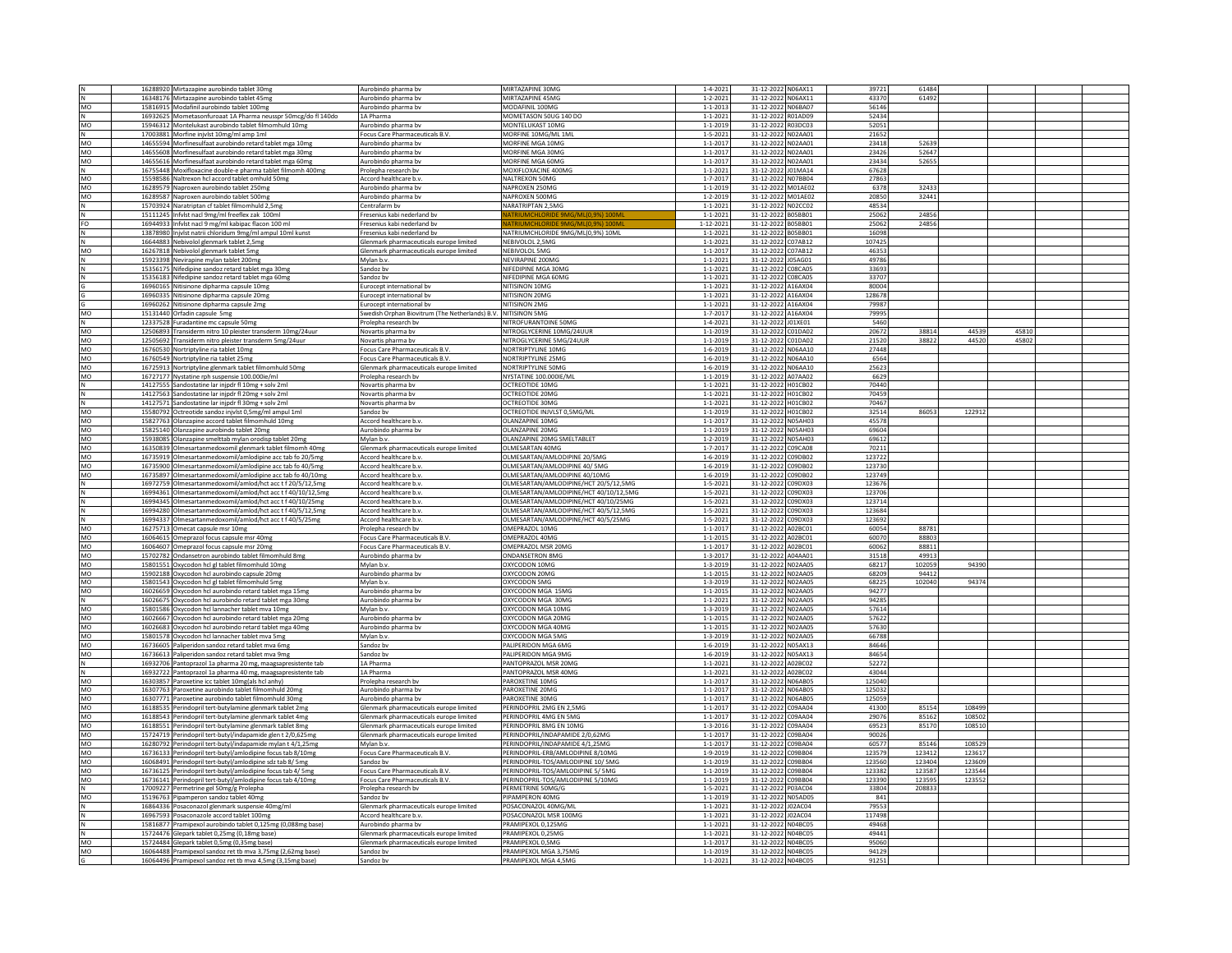| MO          | 16779177 Prasugrel Mylan Filmomhulde Tablet 10Mg                                                                  | Mylan b.v.                                              | PRASUGREL 10MG                                  | $1 - 2 - 2020$  | 31-12-2022 B01AC22                       | 196894 |        |        |        |        |        |
|-------------|-------------------------------------------------------------------------------------------------------------------|---------------------------------------------------------|-------------------------------------------------|-----------------|------------------------------------------|--------|--------|--------|--------|--------|--------|
| MO          | 15712338 Pravastatinenatrium rp tablet 20mg                                                                       | Pharmachemie bv                                         | PRAVASTATINE 20MG                               | $1 - 1 - 2012$  | 31-12-2022 C10AA03                       | 31089  |        |        |        |        |        |
| MO          | 15712346 Pravastatinenatrium rp tablet 40mg                                                                       | Pharmachemie by                                         | PRAVASTATINE 40MG                               | $1 - 1 - 2012$  | 31-12-2022 C10AA03                       | 46930  |        |        |        |        |        |
| N           | 15611620 Prednisolon sandoz tablet 20mg                                                                           | Sandoz by                                               | PREDNISOLON 20MG                                | $1 - 1 - 2021$  | 31-12-2022 H02AB06                       | 58173  |        |        |        |        |        |
| MO          | 15499774 Prednisolon mylan tablet 30mg                                                                            | Mylan b.v.                                              | PREDNISOLON 30MG                                | $1 - 1 - 2011$  | 31-12-2022 H02AB06                       | 66109  |        |        |        |        |        |
|             |                                                                                                                   |                                                         |                                                 |                 |                                          |        |        |        |        |        |        |
| N           | 14051729 Prednisolon cf tablet 5mg                                                                                | Centrafarm by                                           | PREDNISOLON 5MG                                 | $1 - 1 - 2021$  | 31-12-2022 H02AB06                       | 30449  |        |        |        |        |        |
| MO          | 16181867 Pregabaline accord healthcare capsule 150mg                                                              | Accord healthcare b.v                                   | PREGABALINE 150MG                               | $1 - 6 - 2019$  | 31-12-2022 N03AX16                       | 75728  |        |        |        |        |        |
| MO          | 16181840 Pregabaline accord healthcare capsule 25mg                                                               | Accord healthcare b.v.                                  | PREGABALINE 25MG                                | $1 - 2 - 2019$  | 31-12-2022 N03AX16                       | 75698  |        |        |        |        |        |
| ${\sf N}$   | 16181875 Pregabaline accord capsule 300mg                                                                         | Accord healthcare b.v.                                  | PREGABALINE 300MG                               | $1 - 1 - 2021$  | 31-12-2022 N03AX16                       | 75736  |        |        |        |        |        |
| MO          | 16181859 Pregabaline accord healthcare capsule 75mg                                                               | Accord healthcare b.v.                                  | PREGABALINE 75MG                                | $1 - 6 - 2019$  | 31-12-2022 N03AX16                       | 75701  |        |        |        |        |        |
| MO          | 15593460 Propranolol hcl accord tablet 10mg                                                                       | Accord healthcare b.v.                                  | PROPRANOLOL 10MG                                | $1 - 1 - 2011$  | 31-12-2022 C07AA05                       | 5703   |        |        |        |        |        |
|             |                                                                                                                   |                                                         |                                                 |                 |                                          |        |        |        |        |        |        |
| MO          | 15593479 Propranolol hcl accord tablet 40mg                                                                       | Accord healthcare b.v.                                  | PROPRANOLOL 40MG                                | $1 - 1 - 2011$  | 31-12-2022 C07AA05                       | 5711   |        |        |        |        |        |
| <b>MO</b>   | 15200094 Psylliumvezels sdz granulaat orang skvr 3,25g sach                                                       | Sandoz by                                               | PSYLLIUMZAAD 3.25G                              | $1 - 9 - 2019$  | 31-12-2022 A06AC01                       | 38261  | 48372  | 50202  | 147265 |        |        |
| MO          | 15774171 Quetiapine accord tablet filmomhuld 25mg                                                                 | Accord healthcare b.v.                                  | QUETIAPINE 25MG                                 | $1 - 1 - 2014$  | 31-12-2022 N05AH04                       | 50741  |        |        |        |        |        |
|             | 16592328 Quetiapine aurobindo retard tablet mva 150mg                                                             | Aurobindo pharma bv                                     | QUETIAPINE MGA 150MG                            | $1 - 1 - 2021$  | 31-12-2022 N05AH04                       | 94757  |        |        |        |        |        |
| N<br>MO     | 15966259 Quetiapine accord retard tablet mva 400mg                                                                | Accord healthcare b.v                                   | QUETIAPINE MGA 400MG                            | $1 - 1 - 2015$  | 31-12-2022 N05AH04                       | 84212  |        |        |        |        |        |
| G           | 16592301 Quetiapine aurobindo retard tablet mva 50mg                                                              | Aurobindo pharma bv                                     | QUETIAPINE MGA 50MG                             | $1 - 1 - 2022$  | 31-12-2022 N05AH04                       | 84182  |        |        |        |        |        |
| MO          |                                                                                                                   | Focus Care Pharmaceuticals B.V.                         |                                                 |                 |                                          | 54860  |        |        |        |        |        |
|             | 16607856 Rabeprazolnatrium focus tablet msr 10mg                                                                  |                                                         | RABEPRAZOL 10MG                                 | $1 - 4 - 2018$  | 31-12-2022 A02BC04                       |        |        |        |        |        |        |
| MO          | 15835375 Rabeprazolnatrium sandoz tablet msr 20mg                                                                 | Sandoz by                                               | RABEPRAZOL 20MG                                 | $1 - 3 - 2019$  | 31-12-2022 A02BC04                       | 54879  |        |        |        |        |        |
| MO          | 16012798 Ramipril teva tablet 1,25mg                                                                              | Prolepha research by                                    | RAMIPRIL 1.25MG                                 | $1 - 1 - 2019$  | 31-12-2022 C09AA05                       | 50628  | 30848  |        |        |        |        |
| MO          | 16012801 Ramipril teva tablet 10mg                                                                                | Prolepha research by                                    | RAMIPRIL 10MG                                   | $1 - 1 - 2019$  | 31-12-2022 C09AA05                       | 70351  | 30856  |        |        |        |        |
| MO          | 16012828 Ramipril teva tablet 2.5mg                                                                               | Prolepha research by                                    | RAMIPRIL 2,5MG                                  | $1 - 1 - 2019$  | 31-12-2022 C09AA05                       | 50555  | 70998  |        |        |        |        |
| MO          | 16012836 Ramipril teva tablet 5mg                                                                                 | Prolepha research by                                    | RAMIPRIL 5MG                                    | $1 - 1 - 2019$  | 31-12-2022 C09AA05                       | 50563  | 71005  |        |        |        |        |
|             | 14818833 Rifampicine sandoz capsule 300mg                                                                         | Sandoz bv                                               | RIFAMPICINE 300MG                               | $1 - 1 - 2021$  | 31-12-2022 J04AB02                       | 7064   |        |        |        |        |        |
| MO          | 15822745 Riluzol sandoz tablet filmombuld 50mg                                                                    | Sandoz by                                               | RILUZOL 50MG                                    | $1 - 9 - 2019$  | 31-12-2022 N07XX02                       | 45225  |        |        |        |        |        |
|             |                                                                                                                   |                                                         |                                                 |                 |                                          |        |        |        |        |        |        |
| MO          | 15718042 Natriumrisedronaat sandoz wekelijks tabl omh 35mg                                                        | Sandoz bv                                               | RISEDRONINEZUUR 35MG                            | $1 - 1 - 2012$  | 31-12-2022 M05BA07                       | 68888  |        |        |        |        |        |
| N           | 15419630 Risperidon accord tablet omhuld 0,5mg                                                                    | Accord healthcare b.v.                                  | RISPERIDON 0.5MG                                | $1 - 1 - 2021$  | 31-12-2022 N05AX08                       | 56197  |        |        |        |        |        |
| lΝ          | 15369633 Risperidon aurobindo tablet omhuld 1mg                                                                   | Aurobindo pharma bv                                     | RISPERIDON 1MG                                  | $1 - 1 - 2021$  | 31-12-2022 N05AX08                       | 37710  |        |        |        |        |        |
| MO          | 15321312 Risperidon sandoz drank 1mg/ml                                                                           | Sandoz by                                               | RISPERIDON 1MG/ML                               | $1 - 1 - 2015$  | 31-12-2022 N05AX08                       | 44016  |        |        |        |        |        |
| N           | 16061462 Risperidon aurobindo tablet omhuld 2mg                                                                   | Aurobindo pharma bv                                     | RISPERIDON 2MG                                  | $1 - 1 - 2021$  | 31-12-2022 N05AX08                       | 37729  |        |        |        |        |        |
| MO          | 16668847 Ritonavir mylan tablet filmomhuld 100mg                                                                  | Mylan b.v.                                              | RITONAVIR 100MG                                 | $1 - 6 - 2019$  | 31-12-2022 J05AE03                       | 94064  |        |        |        |        |        |
|             |                                                                                                                   |                                                         |                                                 |                 |                                          |        |        |        |        |        |        |
| G           | 16946650 Rivastigmine 1A Pharma pleister transderm 13,3mg/24u                                                     | 1A Pharma                                               | RIVASTIGMINE 13.3MG/24UUR                       | $1 - 5 - 2021$  | 31-12-2022 N06DA03                       | 105414 |        |        |        |        |        |
| MO          | 16599802 Demelora pleister transdermaal 4,6mg/24uur                                                               | Aurobindo pharma bv                                     | RIVASTIGMINE 4,6MG/24UUR                        | $1 - 1 - 2019$  | 31-12-2022 N06DA03                       | 112879 | 85006  |        |        |        |        |
| MO          | 16599799 Demelora pleister transdermaal 9,5mg/24uur                                                               | Aurobindo pharma by                                     | RIVASTIGMINE 9.5MG/24UUR                        | $1 - 1 - 2019$  | 31-12-2022 N06DA03                       | 112887 | 84980  |        |        |        |        |
| N           | 15934713 Rizatriptan smelttab mylan orodisp tablet 10mg                                                           | Mylan b.v                                               | RIZATRIPTAN SMELTTABLET 10MG                    | $1 - 1 - 2021$  | 31-12-2022 N02CC04                       | 50504  | 50520  |        |        |        |        |
| MO          | 15821188 Ropinirol cf retard tablet mva 4mg                                                                       | Centrafarm by                                           | ROPINIROL MGA 4MG                               | $1 - 1 - 2019$  | 31-12-2022 N04BC04                       | 85634  |        |        |        |        |        |
| MO          | 15821196 Ropinirol cf retard tablet mva 8mg                                                                       | Centrafarm bv                                           | ROPINIROL MGA 8MG                               | $1 - 1 - 2019$  | 31-12-2022 N04BC04                       | 85642  |        |        |        |        |        |
|             |                                                                                                                   |                                                         |                                                 |                 |                                          |        |        |        |        |        |        |
| MO          | 16604768 Rosuvastatine aurobindo tablet filmomhuld 10mg                                                           | Aurobindo pharma bv                                     | ROSUVASTATINE 10MG (ALS CA-ZOUT)                | $1 - 2 - 2018$  | 31-12-2022 C10AA07                       | 201049 |        |        |        |        |        |
| G           | 16674995 Rosuvastatine sun tablet filmomhuld 20mg                                                                 | Sun pharmaceutical industries europe bv                 | ROSUVASTATINE 20MG (ALS CA-ZOUT)                | $1 - 1 - 2021$  | 31-12-2022 C10AA07                       | 201057 |        |        |        |        |        |
| MO          | 16604822 Rosuvastatine aurobindo tablet filmomhuld 40mg                                                           | Aurobindo pharma bv                                     | ROSUVASTATINE 40MG (ALS CA-ZOUT)                | 1-4-2019        | 31-12-2022 C10AA07                       | 201065 |        |        |        |        |        |
| MO          | 16604725 Rosuvastatine aurobindo tablet filmomhuld 5mg                                                            | Aurobindo pharma bv                                     | ROSUVASTATINE 5MG (ALS CA-ZOUT)                 | $1 - 2 - 2018$  | 31-12-2022 C10AA07                       | 201030 |        |        |        |        |        |
| MO          | 16318323 Rupatadine cf tablet 10mg                                                                                | Centrafarm by                                           | <b>RUPATADINE 10MG</b>                          | $1 - 9 - 2019$  | 31-12-2022 R06AX28                       | 98426  |        |        |        |        |        |
|             | 14127202 Ventolin 100 aer cfkvr 100mcg/do spbs 200do+inhal                                                        | Glaxosmithkline b.v.                                    | SALBUTAMOL 100UG/DO 200DO                       | $1 - 1 - 2021$  | 31-12-2022 R03AC02                       | 43281  | 53007  |        |        |        |        |
|             |                                                                                                                   |                                                         |                                                 |                 |                                          | 81760  |        |        |        |        |        |
| N           | 16182324 Ipratro br/salbut cip ud vernopl 0,5/2,5mg fl2,5ml                                                       | Focus Care Pharmaceuticals B.V.<br>Prolepha research by | SALBUTAMOL/IPRATROPIUM 1/0,2MG/ML               | $1 - 1 - 2021$  | 31-12-2022 R03AL02<br>31-12-2022 R03AK06 | 64955  | 206334 |        |        |        |        |
|             |                                                                                                                   |                                                         |                                                 | $1 - 1 - 2021$  |                                          |        |        |        |        |        |        |
|             | 16955145 Salmeterol/fluticason wellnex inhpdr 50/100mcg 60d 4)                                                    |                                                         | SALMETEROL/FLUTICASON 50/100UG/DO 60DO 4)       |                 |                                          |        |        |        |        |        |        |
| $\mathsf N$ | 16961714 Salmeterol/fluticason wellnex inhpdr 50/250mcg 60d                                                       | Prolepha research bv                                    | SALMETEROL/FLUTICASON 50/250UG/DO 60DO          | $1 - 1 - 2021$  | 31-12-2022 R03AK06                       | 64963  | 107174 | 206342 |        |        |        |
|             |                                                                                                                   | Prolepha research bv                                    | SALMETEROL/FLUTICASON 50/500UG/DO 60DO          | $1 - 1 - 2021$  |                                          | 64971  | 107182 | 127663 |        | 206326 |        |
| <b>MO</b>   | 16961722 Salmeterol/fluticason wellnex inhpdr 50/500mcg 60d                                                       | Focus Care Pharmaceuticals B.V.                         |                                                 | $1 - 1 - 2016$  | 31-12-2022 R03AK06                       | 62529  |        |        | 167193 |        |        |
|             | 16192222 Salmeterol/fluticason vinc aer 25/125mcg 120do+inh 3)                                                    |                                                         | SALMETEROL/FLUTICASON AEROSOL 25/125UG/DO 120DO |                 | 31-12-2022 R03AK06                       |        |        |        |        |        |        |
| MO          | 16192230 Salmeterol/fluticason vinc aer 25/250mcg 120do+inh 3)                                                    | Focus Care Pharmaceuticals B.V                          | SALMETEROL/FLUTICASON AEROSOL 25/250UG/DO 120DO | $1 - 1 - 201$   | 31-12-2022 R03AK06                       | 62537  |        |        |        |        |        |
| $\mathsf N$ | 16935721 Sertraline tablet 100mg                                                                                  | Focus Care Pharmaceuticals B.V.                         | SERTRALINE 100MG                                | $1 - 1 - 2021$  | 31-12-2022 N06AB06                       | 39411  |        |        |        |        |        |
| MO          | 16315421 Sertraline sun tablet filmomhuld 50mg                                                                    | Sun pharmaceutical industries europe bv                 | SERTRALINE 50MG                                 | $1 - 1 - 2017$  | 31-12-2022 N06AB06                       | 39403  |        |        |        |        |        |
| $\mathsf N$ | 16409442 Sevelameercarbonaat aurobindo pdr v susp 2,4g sach                                                       | Aurobindo pharma bv                                     | SEVELAMEER 2.4G                                 | $1 - 1 - 2021$  | 31-12-2022 V03AE02                       | 90158  |        |        |        |        |        |
| MO          |                                                                                                                   | Aurobindo pharma bv                                     | SEVELAMEER 800MG                                | $1 - 12 - 2018$ | 31-12-2022 V03AE02                       | 90131  |        |        |        |        |        |
|             | 16224574 Sevelameercarbonaat aurobindo tablet filmomh 800mg                                                       |                                                         |                                                 |                 |                                          |        |        |        |        |        |        |
| MO          | 16604326 Mysildecard tablet filmomhuld 20me                                                                       | Mylan b.v.                                              | SILDENAFIL 20MG                                 | $1 - 6 - 2018$  | 31-12-2022 G04BE03                       | 80365  |        |        |        |        |        |
| MO          | 16254104 Simvastatine accord tablet filmomhuld 10me                                                               | Accord healthcare b.v.                                  | SIMVASTATINE 10MG                               | $1 - 1 - 2017$  | 31-12-2022 C10AA01                       | 67806  |        |        |        |        |        |
| MO          | 15724743 Simvastatine sandoz tablet filmomhuld 20mg                                                               | Sandoz bv                                               | SIMVASTATINE 20MG                               | $1 - 1 - 2019$  | 31-12-2022 C10AA01                       | 67814  |        |        |        |        |        |
| MO          | 15724778 Simvastatine sandoz tablet filmomhuld 40mg                                                               | Sandoz by                                               | SIMVASTATINE 40MG                               | $1 - 1 - 2019$  | 31-12-2022 C10AA01                       | 67822  |        |        |        |        |        |
| MO          | 16820851 Solifenacinesuccinaat Sun Tablet Filmomhuld 10Mg                                                         | Sun pharmaceutical industries europe bv                 | SOLIFENACINE 10MG                               | $1 - 2 - 2020$  | 31-12-2022 G04BD08                       | 75345  |        |        |        |        |        |
| MO          | 16801067 Solifenacinesuccinaat Accord Tablet Filmomhuld 5Mg                                                       | Accord healthcare b.v                                   | SOLIFENACINE 5MG                                | $1 - 2 - 2020$  | 31-12-2022 G04BD08                       | 75337  |        |        |        |        |        |
|             | 16786882 Sotalol hcl aurobindo tablet 160mg                                                                       | Aurobindo pharma by                                     | SOTALOL 160MG                                   | $1 - 5 - 2021$  | 31-12-2022 C07AA07                       | 14990  |        |        |        |        |        |
| $\,$ N      | 16592395 Sotalol hcl aurobindo tablet 40mg                                                                        | Aurobindo pharma bv                                     |                                                 | $1 - 1 - 2019$  |                                          |        |        |        |        |        |        |
| MO          |                                                                                                                   |                                                         | SOTALOL 40MG                                    |                 | 31-12-2022 C07AA07                       | 84239  |        |        |        |        |        |
| MO          | 16637062 Sotalol hcl aurobindo tablet 80mg                                                                        | Aurobindo pharma bv                                     | SOTALOL 80MG                                    | $1 - 1 - 2019$  | 31-12-2022 C07AA07                       | 2879   |        |        |        |        |        |
| MO          | 13873679 Salazopyrine ec tablet msr 500mg                                                                         | Pfizer bv                                               | SULFASALAZINE MSR 500MG                         | $1 - 1 - 2019$  | 31-12-2022 A07EC01                       | 7137   |        |        |        |        |        |
| MO          | 15369749 Sumatriptan aurobindo tablet 100mg                                                                       | Aurobindo pharma bv                                     | SUMATRIPTAN 100MG                               | $1 - 2 - 2019$  | 31-12-2022 N02CC01                       | 32476  | 79499  |        |        |        |        |
| MO          | 15369730 Sumatriptan aurobindo tablet 50mg                                                                        | Aurobindo pharma bv                                     | <b>SUMATRIPTAN 50MG</b>                         | $1 - 2 - 2019$  | 31-12-2022 NO2CC01                       | 41378  | 79480  |        |        |        |        |
| MO          | 15557081 Sumatriptan sun injvlst 12mg/ml wwsp 0,5ml                                                               | Sun pharmaceutical industries europe bv                 | SUMATRIPTAN 6MG=0,5ML (12MG/ML)                 | $1 - 8 - 2010$  | 31-12-2022 N02CC01                       | 82651  | 38210  | 62359  |        |        |        |
| IN.         | 16921895 Tacrolimus accord zalf 1mg/g                                                                             | Accord healthcare b.v                                   |                                                 | $1 - 8 - 2021$  | 31-12-2022 D11AH01                       | 67652  |        |        |        |        |        |
|             |                                                                                                                   |                                                         | <b>ACROLIMUS 1</b>                              | $1 - 8 - 2021$  |                                          | 67652  |        |        |        |        |        |
|             | 16921909 Tacrolimus accord zalf 1mg/g                                                                             | Accord healthcare b.v.                                  |                                                 |                 | 31-12-2022 D11AH01                       |        |        |        |        |        |        |
| MO          | 16580761 Talmanco tablet filmomhuld 20me                                                                          | Mylan b.v.                                              | TADALAFIL 20MG                                  | $1 - 2 - 2019$  | 31-12-2022 G04BE08                       | 68241  |        |        |        |        |        |
| MO          | 15192296 Tamoxifen sandoz tablet 40mg                                                                             | Sandoz bv                                               | TAMOXIFEN 40MG                                  | $1 - 1 - 201$   | 31-12-2022 LO2BA01                       | 25216  |        |        |        |        |        |
| MO          | 16329740 Tamsulosine hcl sun capsule mga 0,4mg                                                                    | Sun pharmaceutical industries europe bv                 | TAMSULOSINE MGA 0,4MG                           | $1 - 3 - 201$   | 31-12-2022 G04CA02                       | 41068  | 76236  |        |        |        |        |
| N           | 16870239 Telmisartan xiromed tablet 20mg                                                                          | Xiromed                                                 | TEI MISARTAN 20MG                               | $1 - 1 - 2021$  | 31-12-2022 C09CA07                       | 57509  |        |        |        |        |        |
|             |                                                                                                                   | Xiromed                                                 | TELMISARTAN 40MG                                | $1 - 1 - 2021$  | 31-12-2022 C09CA07                       | 50644  |        |        |        |        |        |
|             | 16870255 Telmisartan xiromed tablet 40mg<br>16870263 Telmisartan xiromed tablet 80mg                              | Xiromed                                                 | TELMISARTAN 80MG                                | $1 - 1 - 2021$  | 31-12-2022 C09CA07                       | 50652  |        |        |        |        |        |
|             |                                                                                                                   |                                                         |                                                 |                 |                                          |        |        |        |        |        |        |
|             | 16746562 Telmisartan/hct xiromed tablet 40/12,5mg                                                                 | Xiromed                                                 | TELMISARTAN/HYDROCHLOORTHIAZIDE 40/12,5MG       | $1 - 1 - 2021$  | 31-12-2022 C09DA07                       | 67954  |        |        |        |        |        |
| MO          | 16311345 Telmisartan/hct focus tablet 80/12.5mg                                                                   | Focus Care Pharmaceuticals B.V.                         | TELMISARTAN/HYDROCHLOORTHIAZIDE 80/12.5MG       | $1 - 2 - 201$   | 31-12-2022 C09DA07                       | 67261  |        |        |        |        |        |
|             | 13806769 Temazepam apotex tablet 10mg                                                                             | Apotex nederland bv                                     |                                                 | $1 - 3 - 2021$  | 31-12-2022 N05CD07                       | 15806  | 32956  |        |        |        |        |
|             | 13907786 Temazepam teva capsule 10mg                                                                              | Pharmachemie by                                         | <b>EMAZEPAM 10MC</b>                            | $1 - 3 - 2022$  | 31-12-2022 N05CD07                       | 15806  | 32956  |        |        |        |        |
| N           | 13806750 Temazepam apotex tablet 20mg                                                                             | Apotex nederland bv                                     | <b>EMAZEPAM 20MG</b>                            | $1 - 3 - 2021$  | 31-12-2022 N05CD07                       | 15814  | 32964  |        |        |        |        |
|             |                                                                                                                   | Pharmachemie by                                         |                                                 | $1 - 3 - 2022$  | 31-12-2022 N05CD07                       | 15814  | 32964  |        |        |        |        |
|             | 13907832 Temazepam teva capsule 20mg                                                                              | Focus Care Pharmaceuticals B.V.                         | TERBINAFINE 250MG                               | $1 - 4 - 2014$  | 31-12-2022 D01BA02                       | 34010  |        |        |        |        |        |
| MO          | 15627454 Terbinafine focus tablet 250mg                                                                           |                                                         |                                                 |                 |                                          |        |        |        |        |        |        |
|             | 16817265 Movymia injvlst 250mcg/ml patroon 2,4ml + pen                                                            | Centrafarm bv                                           | ERIPARATIDE 250UG/ML 2,4ML 1                    | $1 - 4 - 2021$  | 31-12-2022 H05AA02                       | 131601 | 198811 | 19880  |        |        |        |
|             | 16817281 Movymia injvlst 250mcg/ml patroon 2,4ml + pen                                                            | Centrafarm by                                           | RIPARATIDE 250UG/ML 2.4ML 1:                    | $1 - 4 - 2021$  | 31-12-2022 H05AA02                       | 131601 | 198811 | 19880  |        |        |        |
| MO          | 16296508 Tibolon mithra tablet 2,5mg                                                                              | Qliniq by                                               | TIBOLON 2,5MG                                   | $1 - 1 - 201$   | 31-12-2022 G03CX01                       | 25690  |        |        |        |        |        |
| MO          |                                                                                                                   | Focus Care Pharmaceuticals B.V.                         | TIMOLOL 5MG/ML FL 5ML                           | $1 - 1 - 2012$  | 31-12-2022 S01ED01                       | 63762  |        |        |        |        |        |
|             | 15731774 Timolol fdc oogdruppels 5mg/ml flacon 5ml<br>16883853 Brinzolamide/timolol cf oogdr 10/5mg/ml flacon 5ml | Centrafarm by                                           | TIMOLOL/BRINZOLAMIDE 5/10MG/ML 5ML              | $1 - 4 - 2021$  | 31-12-2022 S01ED51                       | 88552  | 212296 |        |        |        | 206318 |
| N<br>MO     | 16118499 Dualkopt oogdruppels flacon 10ml                                                                         | Thea pharma B.V                                         | TIMOLOL/DORZOLAMIDE 5/20MG/ML 10ML              | 1-10-2020       | 31-12-2022 S01ED51                       | 134198 | 134155 |        |        |        |        |